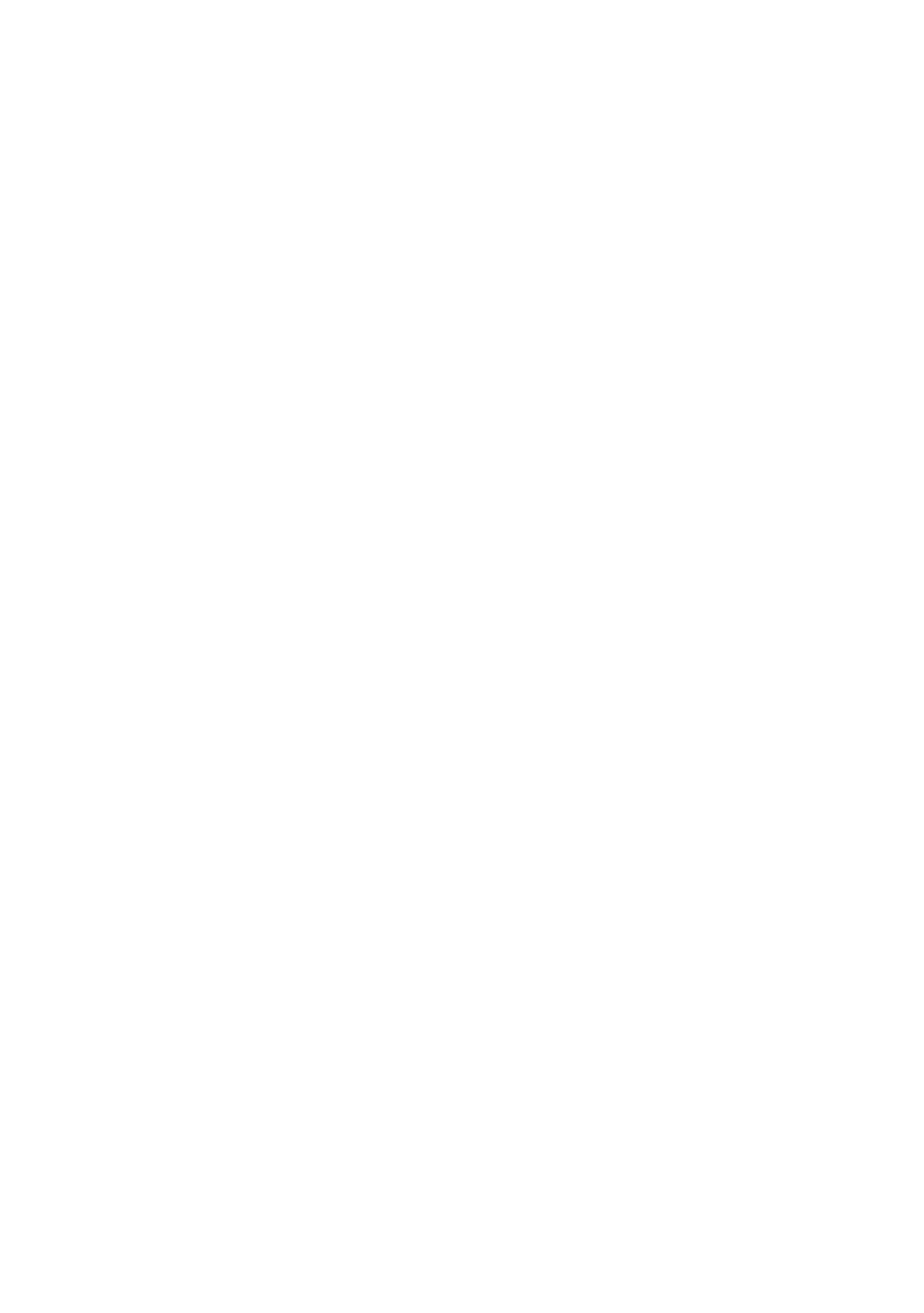## **FOREWORD**

The Ministry of Health, Royal Government of Bhutan has always placed pre-eminent priority on Universal Health Coverage and people-centered health services. While the framework of health system in Bhutan is universal in scope and services are provided free of charge at the point of use, it is important for us to ensure that the different socio-economic groups benefit fairly from government spending on healthcare.

This study uncovers some important insights on how our services are distributed and used. It is important to highlight that this work is first of its kind in Bhutan's health sector and there are a number of important limitation in the data. Most importantly, the analysis bases data for 2010 and 2012 surveys and situation could have substantially altered since then. We will continue to strengthen this perspective and improve the datasets.

The study reveals important insights into the benefits and utilization of government health services. I am confident that the findings will provide important inputs into our health policy, planning and resource allocation decisions.

I wish to thank the Asian Development Bank for supporting this study as an important component of the Health Sector Development Project.

Dr. Ugen Dophu **Secretary**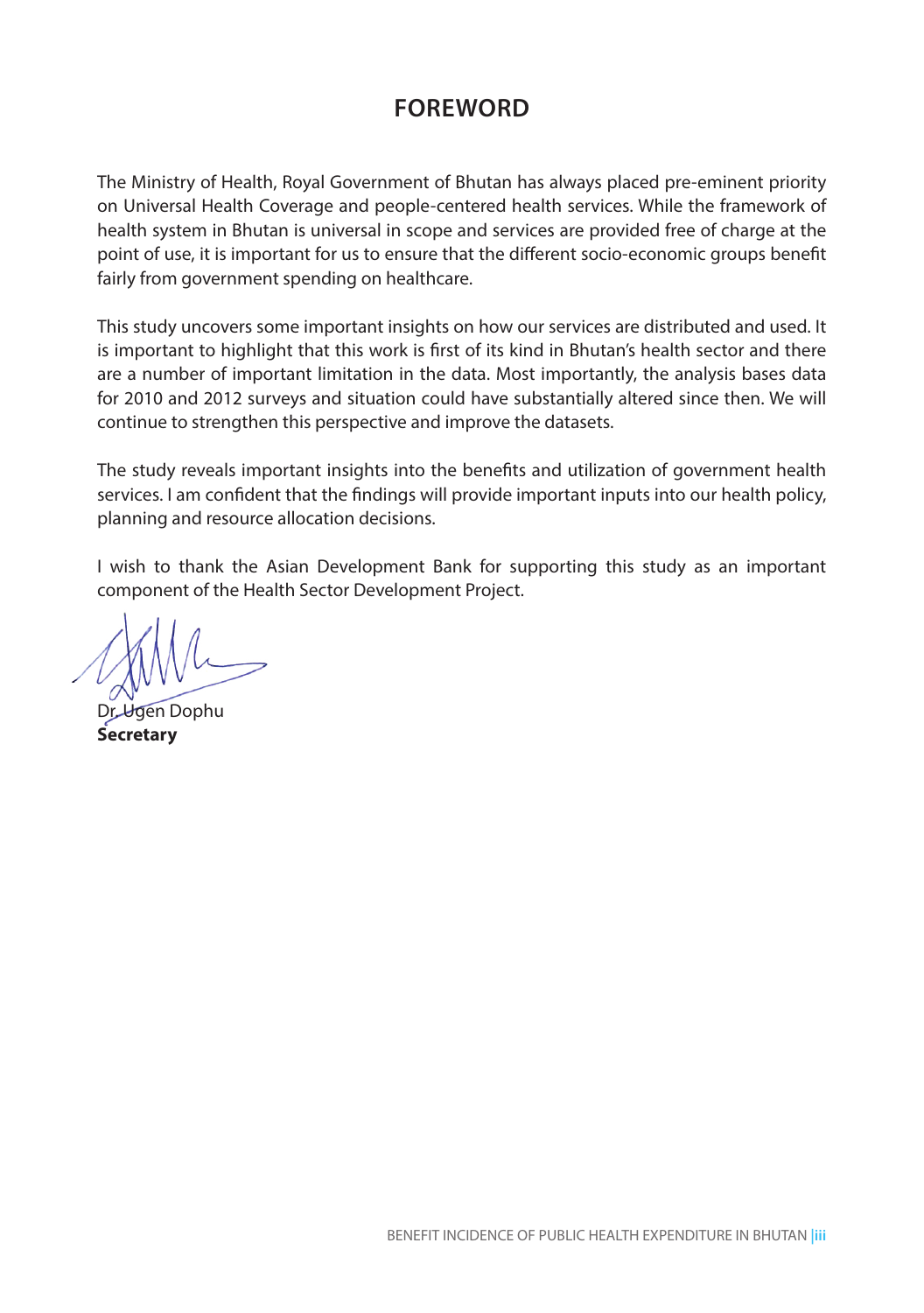## **ACKNOWLEDGEMENTS**

The Ministry of Health gratefully acknowledges the financial and technical support of the Asian Development Bank (ADB) for conducting this study.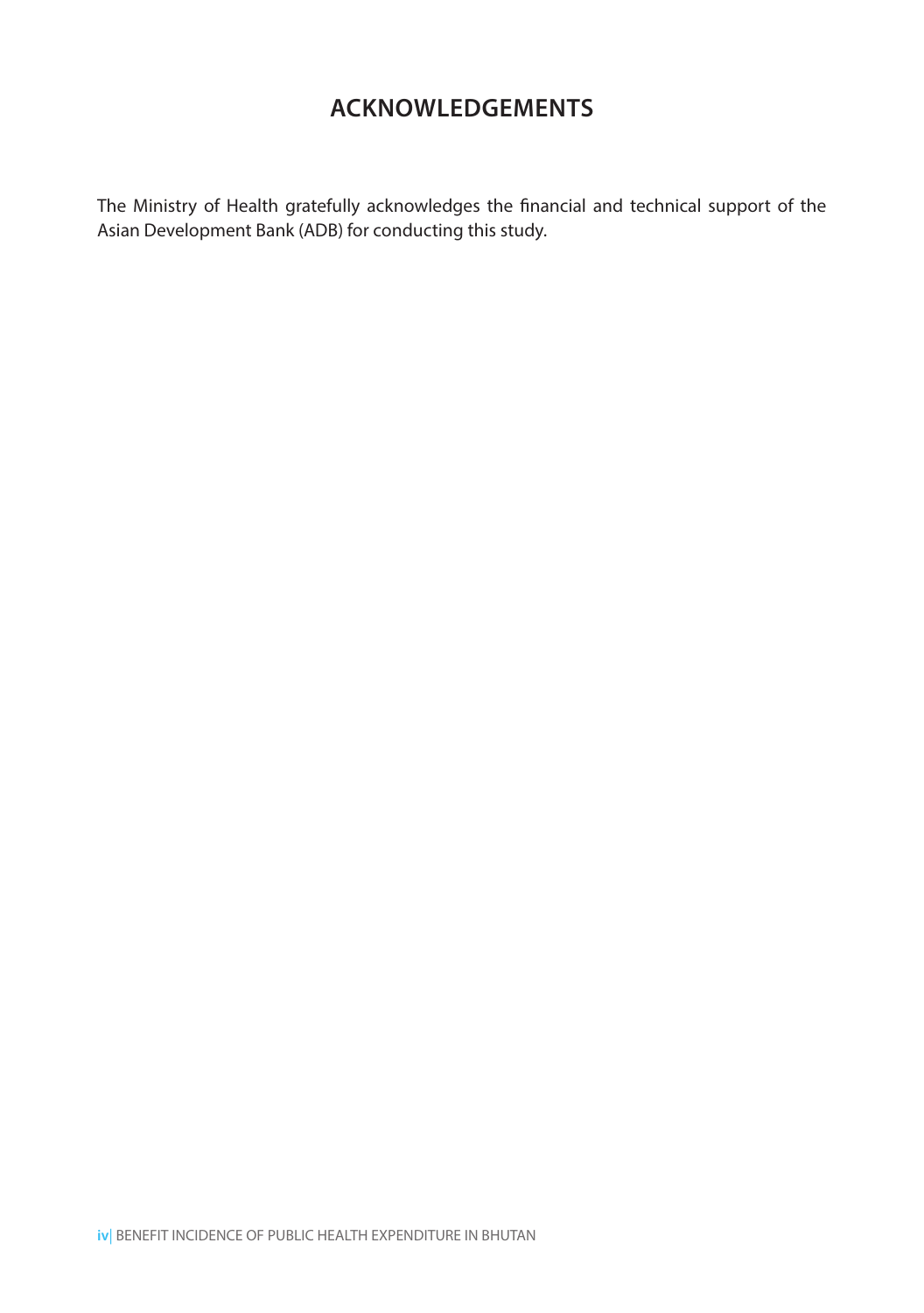## **CONTENTS**

| $\overline{4}$ |  |
|----------------|--|
|                |  |
|                |  |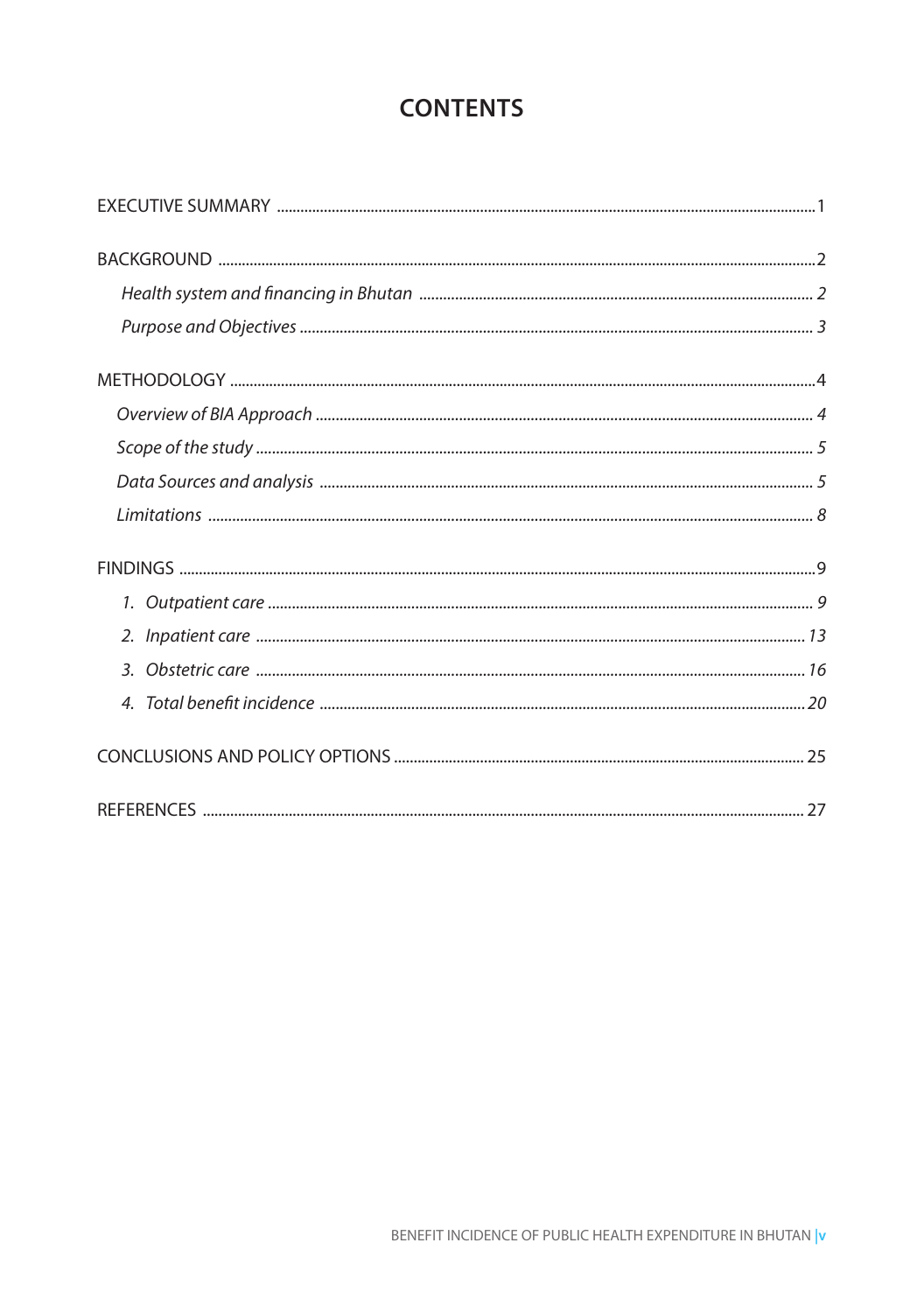## **ACRONYMS AND SYNONYMS**

| ANC           | <b>Antenatal Care</b>                            |
|---------------|--------------------------------------------------|
| <b>BHU</b>    | <b>Basic Health Unit</b>                         |
| <b>BIA</b>    | <b>Benefit Incidence Analysis</b>                |
| <b>BLSS</b>   | <b>Bhutan Living Standard Survey</b>             |
| <b>BMIS</b>   | Bhutan Multi Indicator Cluster Survey            |
| DH            | <b>District Hospital</b>                         |
| GDP           | <b>Gross Domestic Product</b>                    |
| GGE           | <b>General Government Expenditure</b>            |
| GGHE          | General Government Health Expenditure            |
| HHC           | <b>Health Help Centre</b>                        |
| ICT           | Information and Communication Technology         |
| <b>IMR</b>    | <b>Infant Mortality Rate</b>                     |
| <b>JDWNRH</b> | Jigme Dorji Wangchuck National Referral Hospital |
| <b>MMR</b>    | <b>Maternal Mortality Ratio</b>                  |
| <b>NHS</b>    | <b>National Health Survey</b>                    |
| <b>NMR</b>    | <b>Neonatal Mortality Rate</b>                   |
| <b>NRH</b>    | National Referral Hospital                       |
| <b>NSB</b>    | <b>National Statistical Bureau</b>               |
| Nu            | Ngultrum (Bhutanese Currency)                    |
| <b>OOP</b>    | Out Of Pocket                                    |
| <b>OPD</b>    | <b>Outpatient Department</b>                     |
| <b>ORC</b>    | <b>Out Reach Clinic</b>                          |
| <b>PNC</b>    | <b>Post Natal Care</b>                           |
| <b>RRH</b>    | Regional Referral Hospital                       |
| THE           | <b>Total Health Expenditure</b>                  |
| U5MR          | <b>Under Five Mortality Rate</b>                 |
| <b>UHC</b>    | Universal Health Coverage                        |
| <b>USD</b>    | <b>United States Dollars</b>                     |
| <b>WHO</b>    | World Health Organization                        |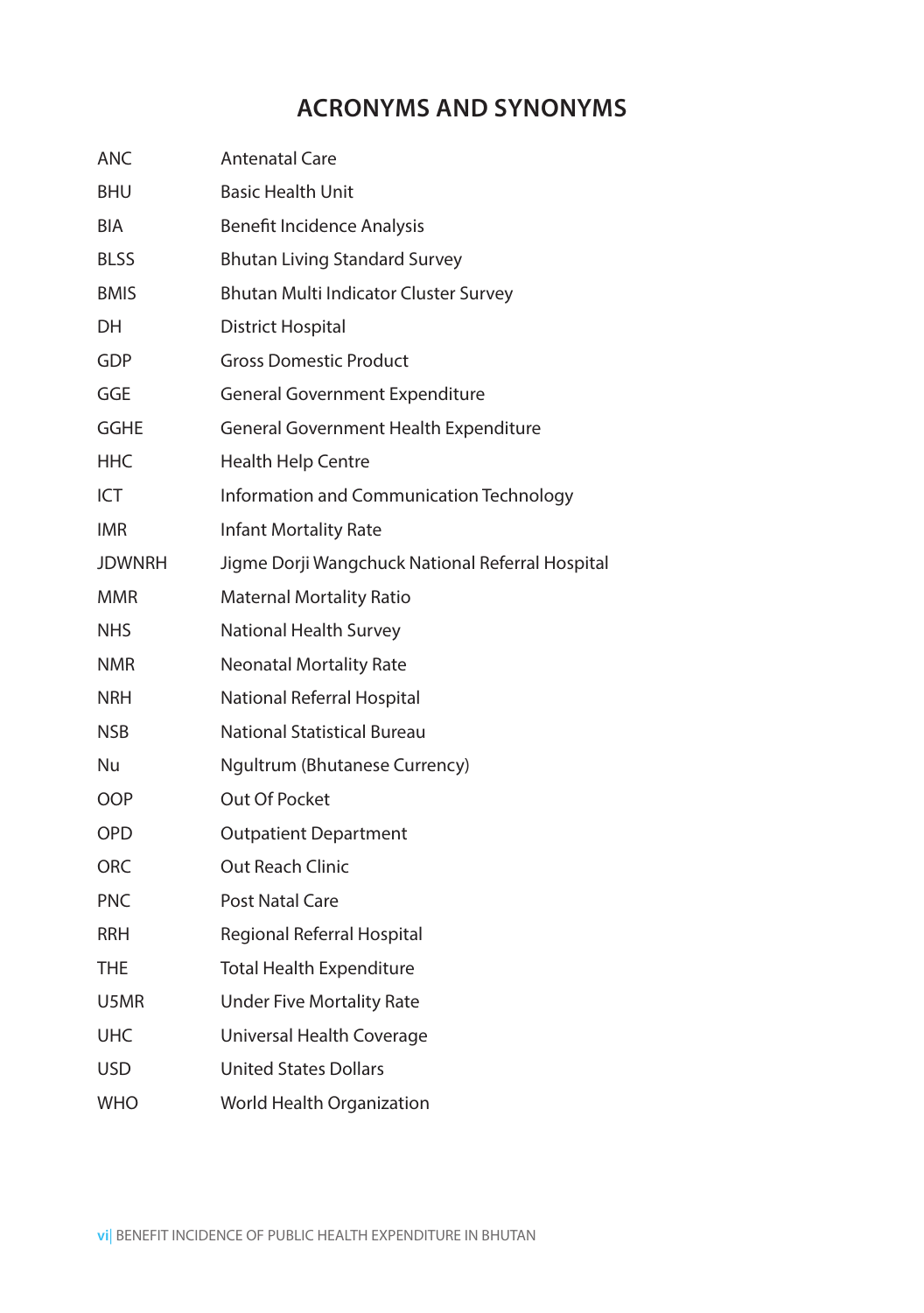## **EXECUTIVE SUMMARY**

The framework of health system in Bhutan, universal in scope with services provided free of charge at the point of use, has ensured high level of equity and financial protection to the population.

In line with this, it is important to ensure that the predominantly public investments in health care is benefiting the people equitably. The study, therefore, aims to determine the extent to which different socio-economic groups benefit from government spending on healthcare. To do this, a benefit incidence analysis (BIA), an analytical technique used to estimate the shares of public benefits that are obtained by different population groups, is used.

The study reveals that the distributions of public benefits for all types of outpatient, inpatient, and obstetric delivery care, although with variations in utilization rates, are mildly progressive, i.e., distributed more equally than household income levels but less equally than the respective population. In particular, it validates the success of primary health care approach in Bhutan and justifies continuous investment in peripheral health units to enhance and sustain gains.

However, it should concern the policy makers that the poor and residents of hard to reach rural areas have been availing substantially lower shares of benefits for all types of health care than their respective population shares. This particularly concerns the services of the national referral hospital (NRH).

Considering this, the study identifies that a more equitable approach would be to redistribute public health expenditure, as much as is possible, away from the referral hospitals and toward the district hospitals and the BHUs. It would be beneficial to revisit the standard set of services (benefit package) to upscale the range of services in the districts and review the referral (gatekeeping) mechanism to streamline the referral mechanism and provide disincentives in view of people bypassing the lower level facilities and neighbouring districts crowding services at the NRH. A strong case for strengthening services at the district level has been made along with the use of ICT tools such as e-health and electronic record systems.

The study bases its data on surveys conducted in 2010 and 2012, and a number of initiatives have been launched since then to improve access to remote and unreached population groups. Besides, a large number of socio-economic activities and poverty alleviation programs in the last 6 years could have contributed significantly to improving access and utilization of health services. It is, therefore, important to carry out a fresh round of analysis with more recent sets of data to determine trends and newer policy inputs.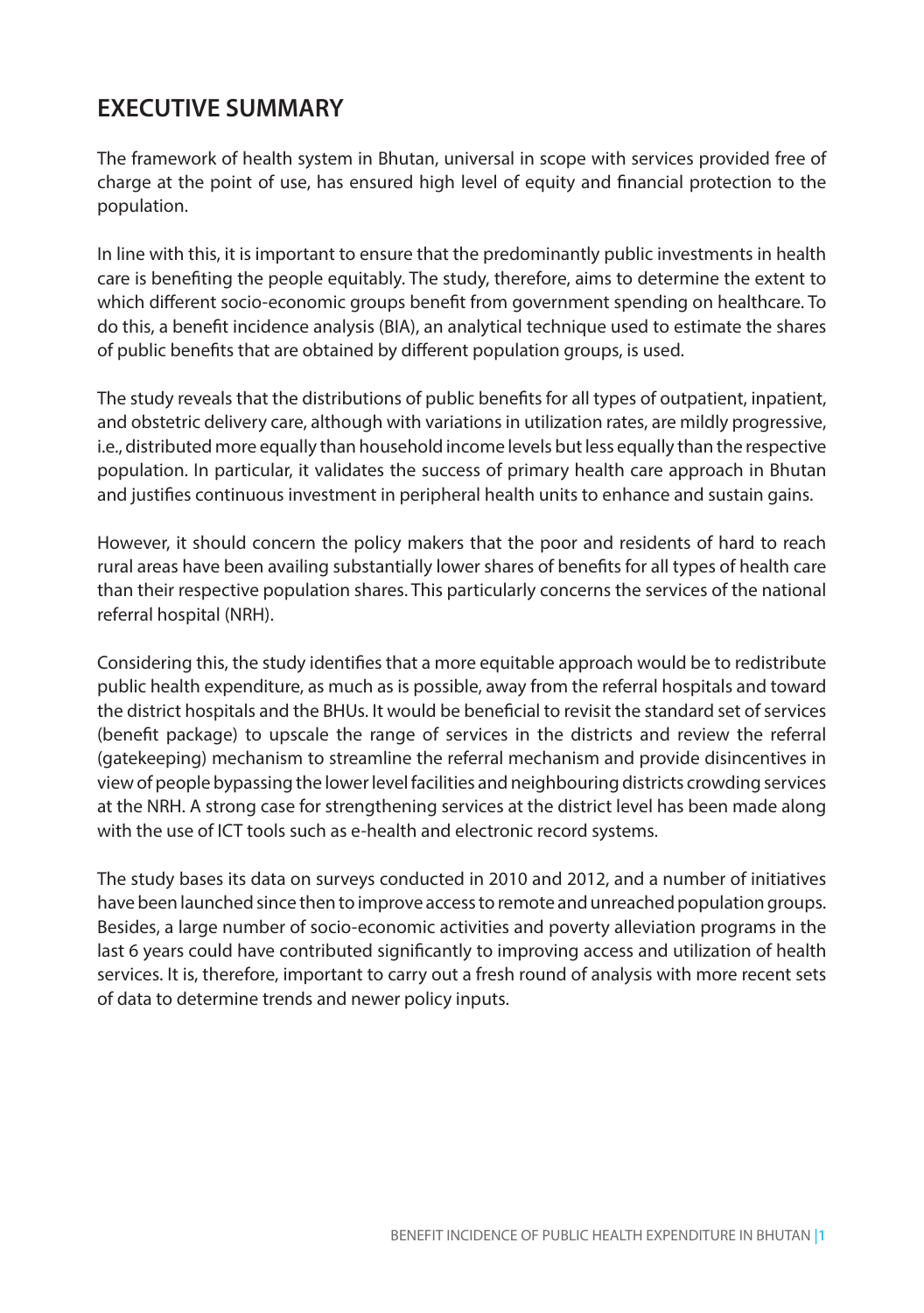## **BACKGROUND**

### **Health system and financing in Bhutan**

The Royal Government of Bhutan (RGoB) plays the predominant role in provision and financing of health care in Bhutan. As mandated by the Constitution of the Kingdom of Bhutan, provision of health services is State's prerogative. Article 9, paragraph 21 of the Constitution provides that "The State shall provide free access to basic public health services in both modern and traditional medicines." The basic public health service does not include services such as private cabin facility at the government hospitals, cosmetic (high-end) dental care, and cost for obtaining medical certificates and drugs outside the national essential drug list. Patients requiring specialized health services, which are not available in the country are referred to empaneled hospitals in India at the cost of the government. The traditional medicine services is provided through the national traditional medicine hospital and traditional medicine units which are integrated in the health system. Currently, private provider participation in the health care system is limited to a few pharmacies and selective diagnostic centers.

Health care is delivered through a three-tiered network of health facilities based on the service standard of each level. In 2017, 49 sub posts, 185 Basic Health Units (BHU) II, 25 BHU I, and 30 hospitals constituted the network of health facilities of the Bhutanese health system. Around 95% of the Bhutanese population live within the 3 hours distance to the nearest health facility. Bhutan has made significant investment to develop its health system and achieved remarkable progress in key health outcomes over the past several decades.

Health financing is overwhelmingly public, sourced through the general government revenue and organized through a single payer mechanism.Bhutan's total health expenditure (THE) is at 3.6% of GDP, which is predominantly government financed.

|                                                                                                        | 1995 | 2005 | 2015 |
|--------------------------------------------------------------------------------------------------------|------|------|------|
| Total Health Expenditure (THE) % Gross Domestic Product (GDP)                                          | 4.0  | 5.3  | 3.6  |
| General Government Health Expenditure (GGHE) as % of Total Health 67<br>Expenditure                    |      | 79   | 73   |
| General Government Health Expenditure (GGHE) as % of General gov- 7<br>ernment expenditure (GGE)       |      | 12   | 8    |
| Out of Pocket Expenditure (OOPS) as % of Total Health Expenditure 33<br>(THE)-Including transportation |      | 21   | 25   |
| Total Health Expenditure (THE) per Capita in US\$                                                      | 24   | 66   | 89   |

#### **Exhibit 1: Trends in health Expenditure**

*Source: Global Health Expenditure Database, WHO- 2016*

Selected services such as private cabin at the government hospitals, cosmetic and high-end dental care, medical certificate, labour screening and drugs outside the national essential drug list are paid out-of-pocket or operate through a nascent private sector in the form of diagnostic centers, off-hour services of government hospitals and pharmaceutical retail shops. Household out-of-pocket expenditure is relatively lowin line with Bhutanese societal values and global commitment towards universal health coverage. The Bhutan Health Trust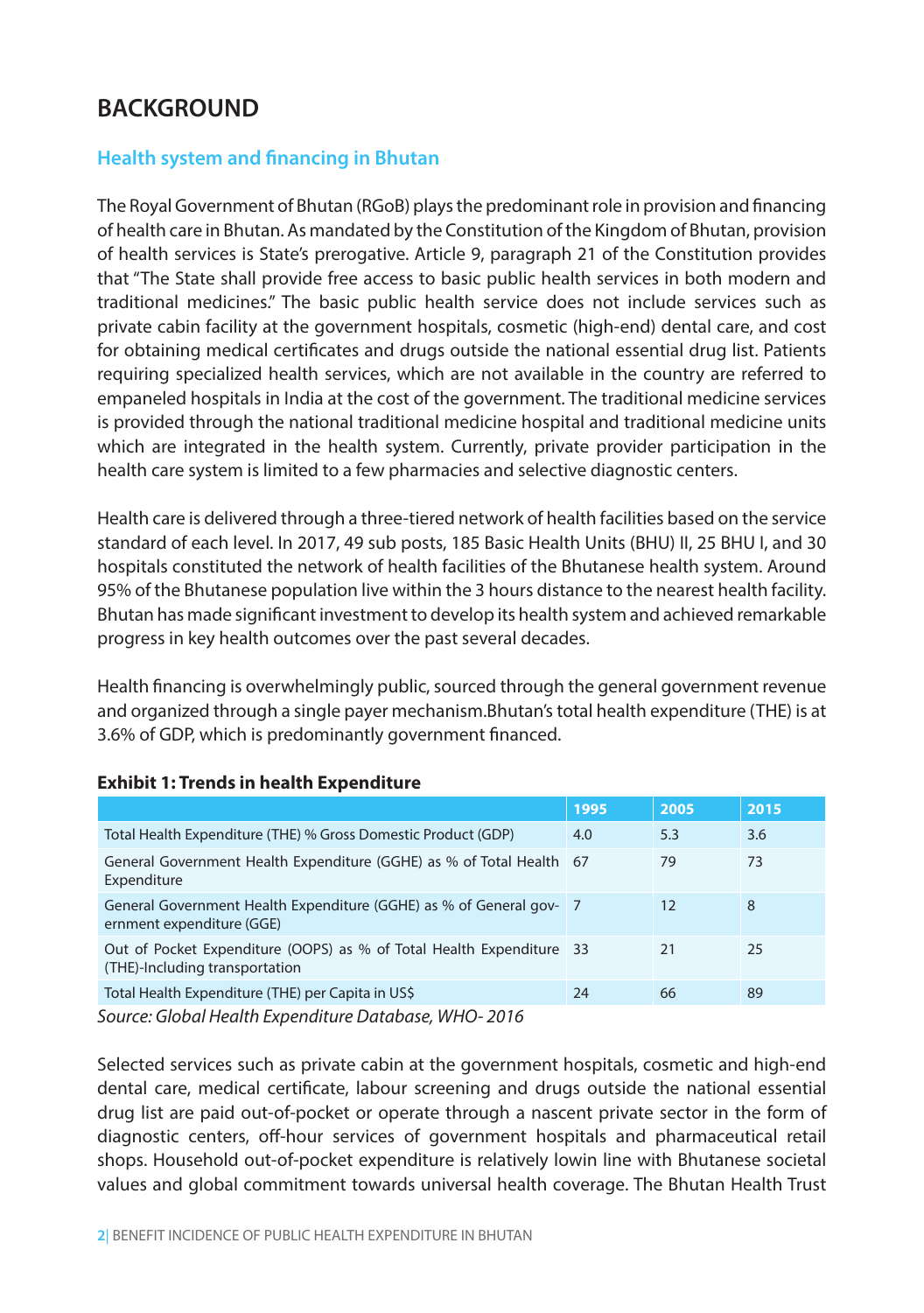Fund (BHTF), established as a legal entity under the Royal Charter in 2000, is an increasingly important health financing mechanism. The trust fund is fully operational now and is gradually delivering its mandate to sustainably finance the recurrent costs of vaccines, essential drugs and essential maternal and child health services.

### **Purpose and Objectives**

Health system in Bhutan is universal and pro-poor in design with the health financing framework offering a relatively high level of financial protection to the population. However, it is yet to be assessed whether the overwhelming public investments in health care is benefiting the people equitably.

The general objective of this study is to determine the extent to which different socio-economic groups benefit from government spending on healthcare.

Specific objectives include:

- 1. Assess distributional impact of government spending on health care;
- 2. Assess inequalities in healthcare utilization across socioeconomic groups; and,
- 3. Determine technical and allocative efficiency in health sector investments.

This study is expected to inform policymakers in designing appropriate policies and programmes to accelerate Bhutan's progress towards Universal Health Coverage.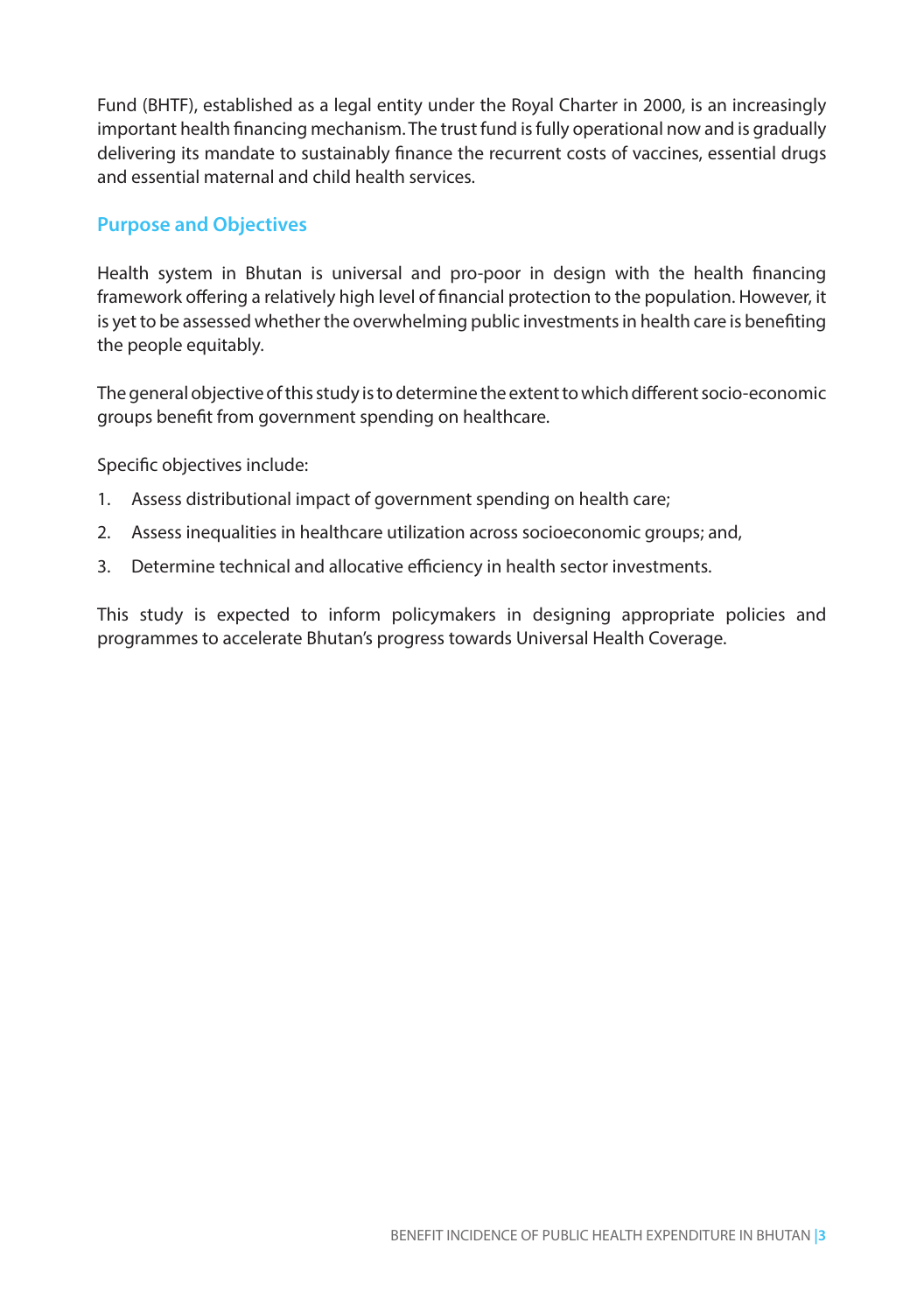## **METHODOLOGY**

## **Overview of BIA Approach**

Benefit incidence analysis (BIA) is an analytical technique used to estimate the shares of public benefits provided to services such as health care and education that are obtained by different population groups.<sup>1</sup> BIA most often focuses on the shares received by different income groups, but the technique can be equally applied to groups defined according to characteristics such as gender, geographical location, or occupation. The shares received by different groups are typically compared to certain benchmark distributions, for example, the population shares themselves (equal distribution) or, in the case of income groups, to the distribution of income. When the cumulative shares of benefits received is greater than the cumulative shares of the population at lower income levels, the benefit incidence is considered to be "strongly propoor" (or simply "strongly progressive"). In this case, the distribution of public health benefits decreases income inequality both relatively and absolutely. If the cumulative shares are lower than the cumulative shares of the population but greater than the cumulative shares of income, the benefit incidence is said to be "weakly pro-poor" (or "weakly progressive"). In this case, the distribution of public health benefits decreases relative income inequality, while increasing absolute income inequality. However, if the cumulative shares are lower even than the cumulative shares of income, benefit incidence is said to be "pro-rich" (or "regressive"), in which case the distribution of public health benefits increases income inequality, both relatively and absolutely. Figure 1 illustrates these ideas using hypothetical data.



**Figure 1. Illustrative results of benefit incidence analysis** 

*Source: hypothetical data.*

<sup>1</sup> Di McIntyre and John E. Ataguba. 2011. "How to do (or not to do)…a benefit incidence analysis." *Health Policy and Planning* 26:174-182.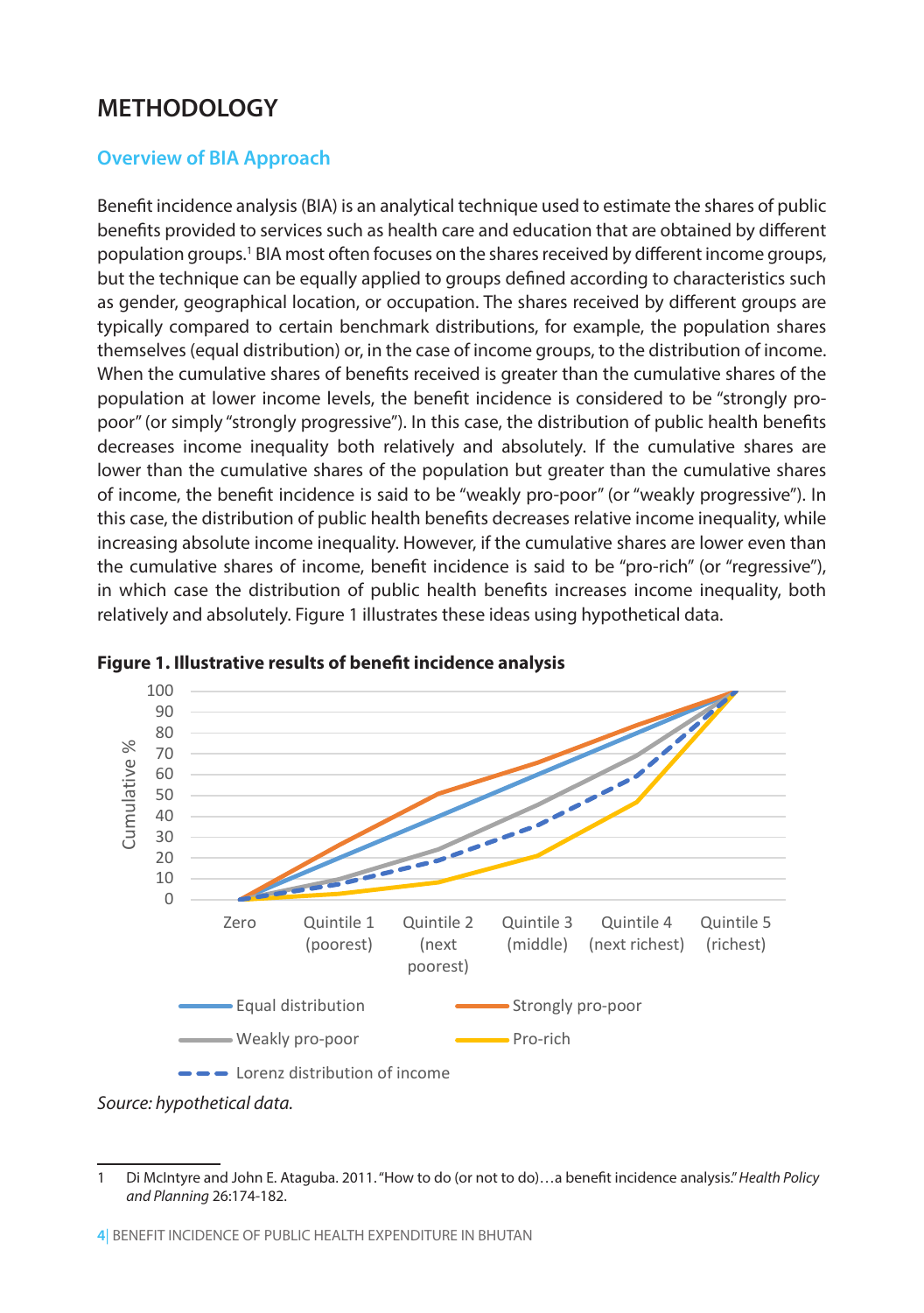## **Scope of the study**

Benefit-incidence estimates are obtained in this study for (i) outpatient curative care, (ii) inpatient curative care, and (iii) obstetric delivery care. The estimates for inpatient care are based on admissions. The population groups for which separate benefit-incidence estimates are obtained include: (i) males and females (curative care only), (ii) urban and rural residents (including separate estimates for rural residents of accessible or very accessible locations and hard or very hard to reach locations), (iii) regular paid employees and other workers aged 15+, and (iv) population quintiles based on economic status. Given the data limitations, the study does not attempt to estimate the benefit incidence of public health expenditure on referral abroad.

### **Data Sources and analysis**

Benefit incidence analysis requires (i) data on the utilization of different types of public health services by different groups and (ii) estimates of unit public "benefits" (i.e., unit cost net of outof-pocket payments)<sup>2</sup> received by the same groups when using the same public health services. In this study, data on the utilization of public health services are obtained from two household surveys: the 2012 Bhutan Living Standards Survey (2012 BLSS) and the 2010 Bhutan Multiple Indicator Survey (2010 BMIS). The 2012 BLSS provides data on the utilization of outpatient and inpatient curative care and obstetric delivery care.<sup>3</sup> The 2010 BMIS provides additional data on the utilization of obstetric delivery care.<sup>4</sup> Estimates of unit costs are obtained directly from a study of the costs of public health services based on 2009/2010 data,<sup>5</sup> while data on OOP payments are obtained from the 2012 BLSS.

The 2012 BLSS is a nationally representative survey (8,968 households and 39,825 individuals) providing detailed data on the sources of up to six outpatient and inpatient contacts (visits or admissions) during the given reference periods (last 4 weeks for outpatient care and the last 12 months for inpatient care).<sup>6</sup> Domestic public providers include: the National Referral Hospital (NRH), Regional Referral Hospitals (RRH), District Hospitals (DH), and Basic Health Units (BHU), including outreach clinics. Less detailed data are available on the type of public health facility in which obstetric deliveries occurred, i.e., a single category of hospital/polyclinic/maternity in the 2012 BLSS and a hospital, BHU or satellite clinic in the case of the 2010 BMIS.<sup>7</sup>

The 2012 BLSS also provides the data needed to identify all of the relevant population groups (i.e., gender, urban-rural residence, employment status and per capita expenditure quintiles),

- 3 Asian Development Bank, National Statistics Bureau of Bhutan. 2013. *Bhutan Living Standards Survey 2012 Report*. Manila and Thimphu.
- 4 National Statistics Bureau, Royal Government of Bhutan. 2011. *Bhutan Multiple Indicator Survey, 2010*. Thimpu.
- 5 Royal Government of Bhutan, Ministry of Health. 2011. *The Cost of your Healthcare: A Costing of Healthcare Services in Bhutan*. Thimphu.
- 6 Most household surveys in lower and lower middle income countries do not provide information on the source of care for multiple patient contacts during the reference period (footnote 1).
- 7 The relatively greater detail on place of delivery in the 2010 BMIS is possible because of its larger sample size (15,400 households and 16,823 women aged 15-49) and because data were collected on deliveries occurring during the past two years (N=2,465), whereas data on obstetric deliveries were collected only for those occurring during the last 12 months in the 2012 BLSS (N=710).

<sup>2</sup> The "benefits" in benefit incidence analyze are limited to financial benefits of public health expenditure, which may not correctly reflect the health benefits of public health expenditure.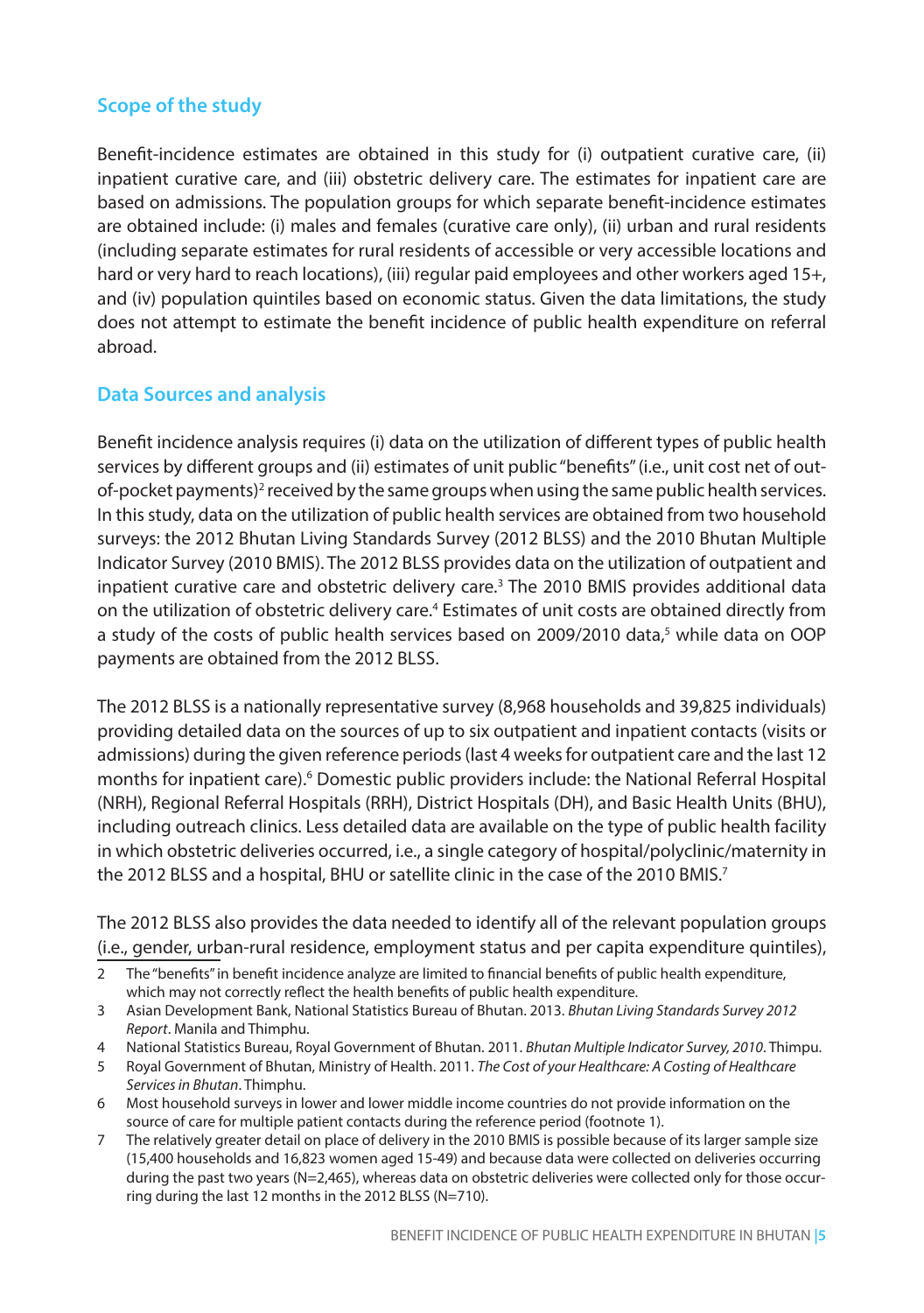including separate categories of rural residents of "accessible/very accessible" and "hard/ very hard to reach" locations (based on a classification of localities developed by the National Statistical Bureau). Regular paid employees account for 26% of the employed and are roughly equivalent to wage and salary workers. The BLSS quintiles are population-weighted per capita expenditure quintiles.<sup>8</sup> The 2010 BMIS provides the data needed to identify only some of the same population groups, i.e., gender, urban-rural residence, and socioeconomic quintiles. The BMIS quintiles are population-weighted quintiles based on an asset index.

The available estimates of the unit costs of public health services are more complete, detailed and carefully documented than in most cost studies. Although data were collected for only 13 facilities out of a total of 213 facilities at the time of the survey (i.e., the NRH, both RRHs, 4 DHs, 3 BHU-Is and 3 BHU-IIs), the sampled facilities account for an estimated 60% and 57% respectively of all outpatient and inpatient contacts in Bhutan. The cost estimates are based on data for the financial year 2009/10. A standard cost model was used in all facilities, making the estimates comparable across facilities. The unit cost estimates include both capital and recurrent costs, with the cost of capital annualized to a yearly depreciation cost. Estimates of the unit costs of outpatient and inpatient services by type of facility are provided in Table 1.9 They indicate that unit costs vary sharply with the level of provider, with unit costs for both outpatient and inpatient services at referral hospitals being about twice those at district hospitals, which are in turn about twice as high as those at BHUs.<sup>10</sup>The estimates of the unit costs of obstetric delivery care in column 3 are based on the estimated inpatient costs of pregnancy-related conditions (there are no disease-specific estimates of outpatient care).

|  |                     |  | Table 1. Estimated unit costs of outpatient, inpatient and obstetric delivery care by |  |  |  |
|--|---------------------|--|---------------------------------------------------------------------------------------|--|--|--|
|  | source of care (Nu) |  |                                                                                       |  |  |  |

| <b>Facility type</b>           | <b>Outpatient visit</b> | <b>Inpatient admission</b> | <b>Obstetric delivery care</b> |
|--------------------------------|-------------------------|----------------------------|--------------------------------|
|                                | (1)                     | (2)                        | (3)                            |
| National Referral Hospital     | 597                     | 17,848                     | 8.594                          |
| Regional Referral Hospitals    | 832                     | 16,534                     | 13,941                         |
| <b>District Hospitals</b>      | 307                     | 10,116                     | 5,468                          |
| <b>BHU-I (including ORCs)</b>  | 163                     | 5,657                      | 3,458                          |
| <b>BHU-II (including ORCs)</b> | 161                     | <b>NA</b>                  | <b>NA</b>                      |

*Source: columns (1) and (2): see footnote 5; column (3) (see text). NA: There are no inpatients in BHU-II facilities*

There are some features of the cost estimates that may affect the benefit-incidence estimates, including:

- The data on the volume of reported services in the available service statistics (BHMIS) are not reliable in all cases (e.g., evidence of some duplicate reporting is cited in the cost study);
- The cost of medicines and supplies actually consumed were available only at the NRH. Estimates of the cost of medicines and supplies at other facilities is based on the reported

9 The estimates of unit costs are weighted means of the estimates for individual sample facilities in a given category, weighted by their reported activity levels.

It is unclear whether the per capita consumption measure was adjusted for spatial price variation.

<sup>10</sup> In this report, the unit public benefits for all types of BHU care are based on the unit costs of BHU-I facilities.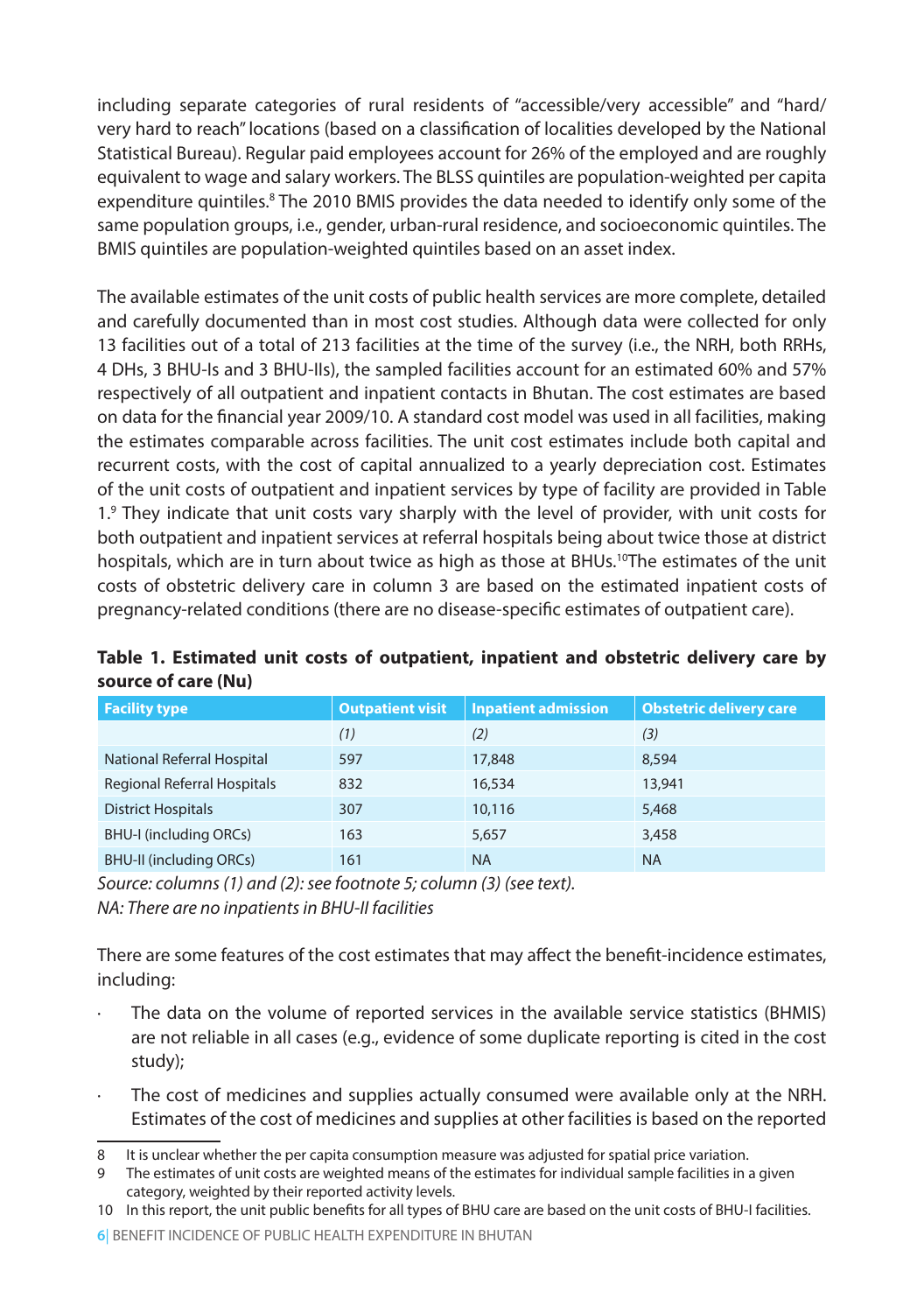values delivered to the facilities during the year; and

Purchase prices were not available for all capital equipment

Unit public benefits are equal to unit costs less out-of-pocket (OOP) payments made by patients. The data on OOP payments for outpatient, inpatient and obstetric delivery care are reported in the 2012 BLSS. However, they are reported only for all visits or admissions combined during the reference period, including those made to non-public providers. OOP payments for obstetric delivery care are reported only for the most recent delivery in the last 12 months, with no information about the type of public health in which they occurred (e.g., NRH versus BHU).<sup>11</sup> The estimates of unit OOP payments for outpatient and inpatient care reported in Table 2 (columns 1-8) are the weighted sample mean values for the sub-sample of individuals who reported using the same public health facility for all contacts divided by the number of reported contacts during the reference period.<sup>12</sup> These data indicate that females, rural residents of hard or very hard to reach rural areas and the poor generally report lower OOP payments than males or rural residents of accessible or very accessible locations. However, regular paid employees generally report lower OOP payments than other workers. The reported OOP payments for obstetric delivery care reported in column 9 of Table 2 refer to the reported OOP payment for the most recent delivery during the last 12 months occurring at an unspecified public health facility. Although the number of reported deliveries in the 2012 BLSS is small (N=710), these data indicate that "other workers" (i.e., non-wage and salary workers) and the poor report lower OOP payments for obstetric delivery care than the rich (with only small differences observed by location of residence). Comparing the data in Tables 1 and 2, reported OOP payments per inpatient admission or per obstetric delivery are much smaller percentages of the corresponding unit costs than the reported OOP payments per outpatient visit.

|                            |            | <b>Outpatient visit</b> |     |            |            | Inpatient admission | <b>Delivery</b> |            |                               |
|----------------------------|------------|-------------------------|-----|------------|------------|---------------------|-----------------|------------|-------------------------------|
| Group                      | <b>NRH</b> | <b>RRH</b>              | DH  | <b>BHU</b> | <b>NRH</b> | <b>RRH</b>          | <b>DH</b>       | <b>BHU</b> | Any public<br>health facility |
|                            | (1)        | (2)                     | (3) | (4)        | (5)        | (6)                 | (7)             | (8)        | (9)                           |
| Male                       | 191        | 152                     | 96  | 17         | 473        | 428                 | 613             | 267        | <b>NA</b>                     |
| Female                     | 104        | 54                      | 56  | 93         | 447        | 192                 | 352             | 184        | <b>NA</b>                     |
| <b>Bhutan</b>              | 138        | 94                      | 72  | 62         | 456        | 292                 | 460             | 221        | <b>NA</b>                     |
| Urban                      | 131        | 65                      | 120 | 42         | 407        | 198                 | 430             | 500        | 195                           |
| Rural                      | 148        | 109                     | 54  | 64         | 486        | 319                 | 469             | 181        | 181                           |
| Accessible/very accessible | 159        | 124                     | 51  | 69         | 427        | 355                 | 548             | 102        | 167                           |
| Hard/very hard to access   | 98         | 45                      | 65  | 57         | 748        | 215                 | 196             | 261        | 227                           |
| <b>Bhutan</b>              | 138        | 94                      | 72  | 62         | 456        | 292                 | 460             | 221        | 187                           |
| Regular paid employees     | 78         | 67                      | 52  | 14         | 655        | 281                 | 364             | 186        | 504                           |
| Other workers              | 193        | 200                     | 66  | 63         | 526        | 217                 | 658             | 296        | 115                           |
| All employed               | 144        | 165                     | 63  | 57         | 575        | 228                 | 607             | 281        | 252                           |

**Table 2. Mean out-of-pocket (OOP) payments per public health contact by type of care and type of provider (Nu)**

11 No data on OOP payments are reported in the 2010 BMIS.

12 In fact, most patient contacts reported in the BLSS were made to a public health facility (outpatient: 95.9%, inpatient: 95.6%), and most patient contacts were to a single public health facility (outpatient: 88.6%, inpatient: 82.4%). By comparison, 25.7% of respondents in one South African survey who reported that they visited an outpatient provider during the indicated reference period reported that they visited more than one provider (footnote 1).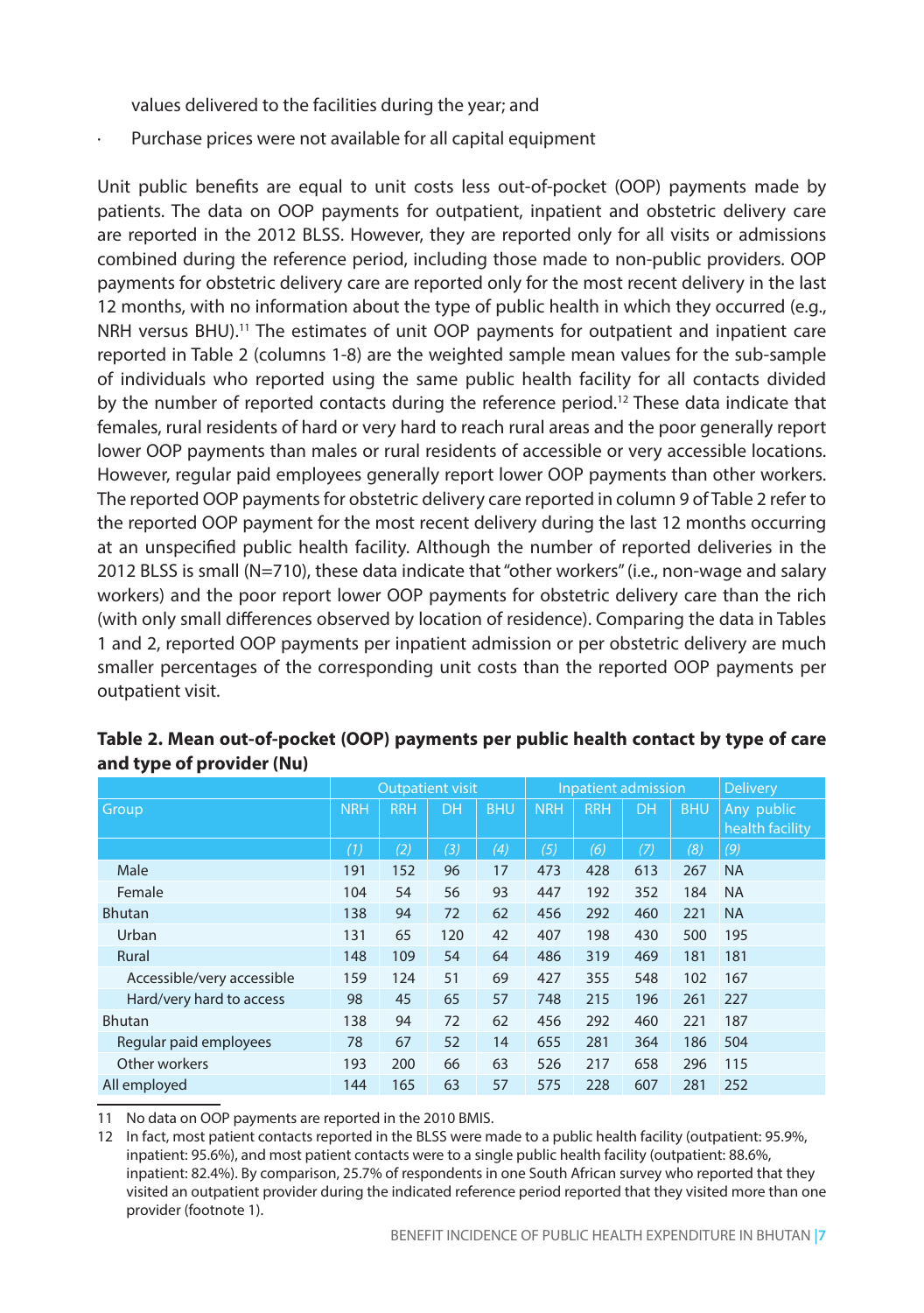|               |            | <b>Outpatient visit</b> |     |                   |            | <b>Inpatient admission</b> | <b>Delivery</b> |            |                               |
|---------------|------------|-------------------------|-----|-------------------|------------|----------------------------|-----------------|------------|-------------------------------|
| <b>Group</b>  | <b>NRH</b> | <b>RRH</b>              | DH  | <b>BHU</b>        | <b>NRH</b> | <b>RRH</b>                 | DH              | <b>BHU</b> | Any public<br>health facility |
|               | (1)        | (2)                     | (3) | $\left( 4\right)$ | (5)        | (6)                        | (7)             | (8)        | (9)                           |
| Ouintile 1    | 10         | 17                      | 22  | 3                 | 121        | 19                         | 256             | 41         | 51                            |
| Quintile 2    | 138        | 28                      | 27  | 13                | 225        | 85                         | 156             | 62         | 88                            |
| Ouintile 3    | 81         | 36                      | 46  | 31                | 176        | 582                        | 838             | 168        | 199                           |
| Quintile 4    | 135        | 227                     | 66  | 20                | 316        | 127                        | 250             | 182        | 233                           |
| Ouintile 5    | 147        | 74                      | 127 | 302               | 806        | 391                        | 655             | 897        | 271                           |
| <b>Bhutan</b> | 138        | 94                      | 72  | 62                | 456        | 292                        | 460             | 221        | 187                           |

*Source: 2012 BLSS (special tabulations) NA=not applicable*

## **Limitations**

Some limitations of this study that may affect the conclusions include:

- (i) The "benefits" in benefit incidence analyze are limited to financial benefits of public health expenditure, which may not correctly reflect the health benefits of public health expenditure;
- (ii) The data on outpatient health care utilization are conditional on the reporting of illness, which may be biased;
- (iii) The estimates of unit costs at DHs and BHUs are based on small samples that provide no information on possibly varying location costs;
- (iv) The data on OOP payments are not separately available for each patient contact.The analysis implicitly assumes that all groups receive the same standard of care independent of the level of their OOP payments;<sup>13</sup>
- (v) The samples of obstetric deliveries are relatively small, and detailed information on the place of delivery is not reported. In addition, it is noted that the OOP payments included in the study do not include substantial expenses on health care-related transportation. Although this is typically the case in benefit-incidence analyses, inclusion of transportation expenses in OOP could lead to different conclusions in some cases;<sup>14</sup>and,
- (vi) Lastly, and perhaps most importantly, the findings in this study are based on data for the period 2010-2012, and the situation may well have changed since then. Accordingly, it is important to repeat this study when the 2017 BLSS data become available.

<sup>13</sup> This is a very strong assumption in some settings (e.g., Vietnam), as discussed in A. Wagstaff. 2010. "Benefit Incidence Analysis: Are Government Health Expenditures More Pro-rich Than We Think." Policy Research Working Paper 5234, The World Bank, Washington, DC.

<sup>14</sup> Whether transportation and other health-care related expenses are included in a benefit-incidence analysis should in principle depend on the purpose of the analysis, i.e., whether its objective is to assess the equity of public expenditure or the effect of public expenditure on economic welfare. With the latter objective, it would be reasonable to include transportation expenses (including an estimate of the opportunity cost of patient's and care-givers' time, if possible).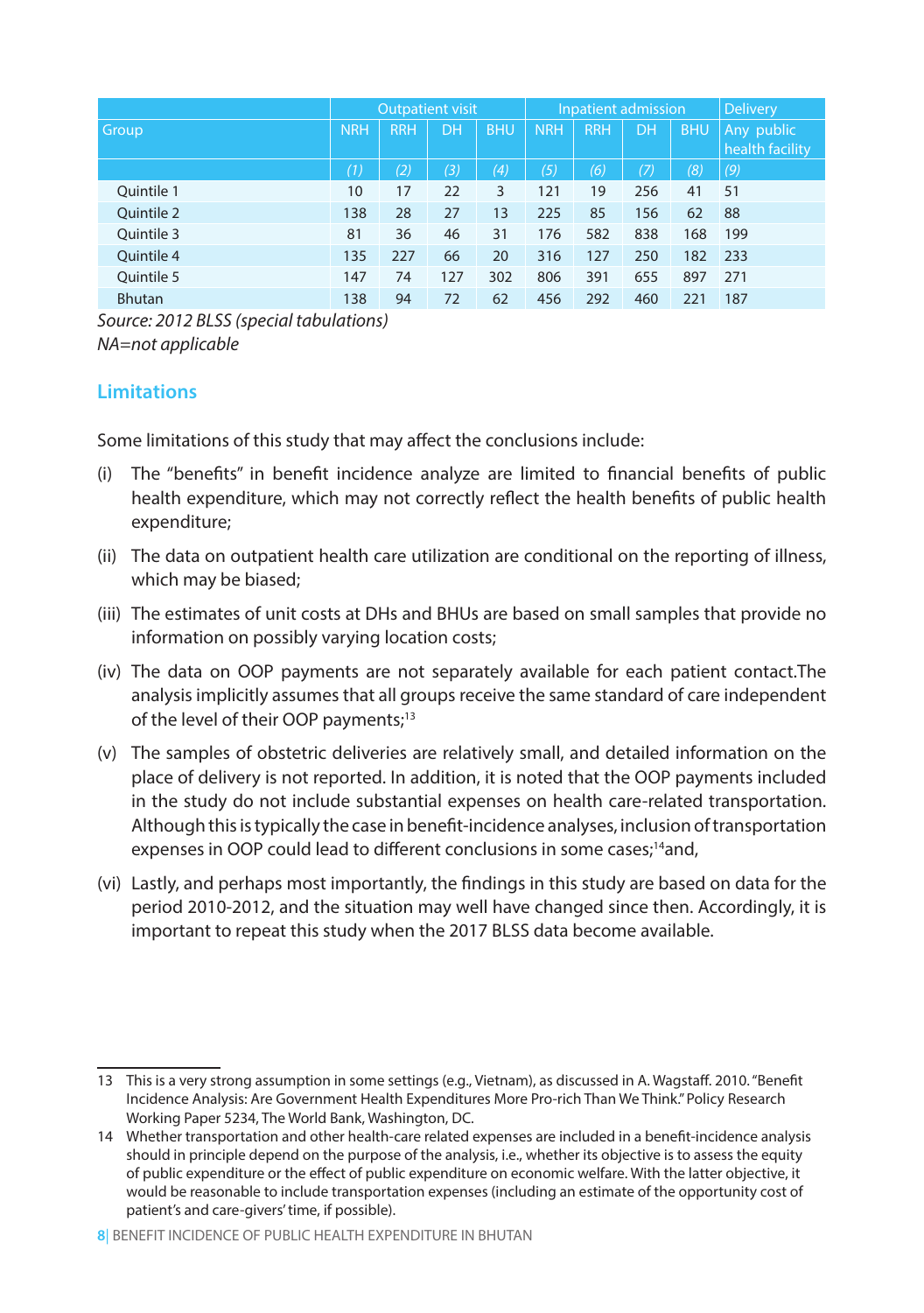## **FINDINGS**

Findings are presented individually for (1) outpatient care, (2) inpatient care and (3) obstetric care, and jointly together as the (4) total benefit incidence.

## **1. Outpatient care**

Table 3 presents tabulations of the 2012 BLSS data on the utilization of outpatient care. The estimated 2012 population in each population group (based on the 2012 BLSS sampling weights) is reported in column 1. The data in rows 9-11 refer to the numbers of workers aged 15 and above. The data in column 2 indicate that 17.1% of the population reported that they were ill during the past 4 weeks. This indicator of recent morbidity varies from 12.6% (regular paid employees) to 22.1% (richest quintile).15 The percentages of those reported ill who sought care during the past 4 weeks are reported in column 3 and vary between 52.6% (the poorest quintile) to 74.2% (richest quintile). According to the data in columns 2 and 3, females are more likely to report illness during the past 4 weeks (19.5% versus 14.6% of males) and are also more likely to seek care (69.6% versus 66.5% of males). The reported mean numbers of outpatient visits per capita to all types of public health facilities during the 4-week reference period (based on the full sample, including individuals who were not ill or who did not seek care) are reported in column 4 and vary between 0.1038 visits (poorest quintile) to 0.2798 (richest quintile).<sup>16</sup> The percentages of visits to each type of public facility are reported in columns 5-9 and indicate that there is considerable variation in the types of outpatient facilities used by different population groups. For example, only 3.7% of the visits made by persons in the poorest quintile were to the NRH, compared to 66.7% of visits to a BHU. In contrast, 32.2% of the visits of those in the richest quintile were to the NRH, compared to only 19.7% to a BHU. Similarly sharp differences are observed across urban-rural locations of residence and by employment status, whereas the corresponding gender differences are relatively small.

<sup>15</sup> It is not unusual for higher-income (and better-educated) individuals to report higher levels of morbidity than lower income individuals in household surveys (see, for example, the discussion of this point in footnote 1). It is generally believed that this tendency reflects in part reduced access to health care and/or less awareness of true health status among poorer groups (an interpretation that is consistent with the utilization data reported in columns 3 and 4 of Table 3).

<sup>16</sup> The data in column 4 are based on the up to six visits for which information is provided on the type of facility visited. Visits in excess of six visits during the 4-week reference period amount to 2.25% of all outpatient visits.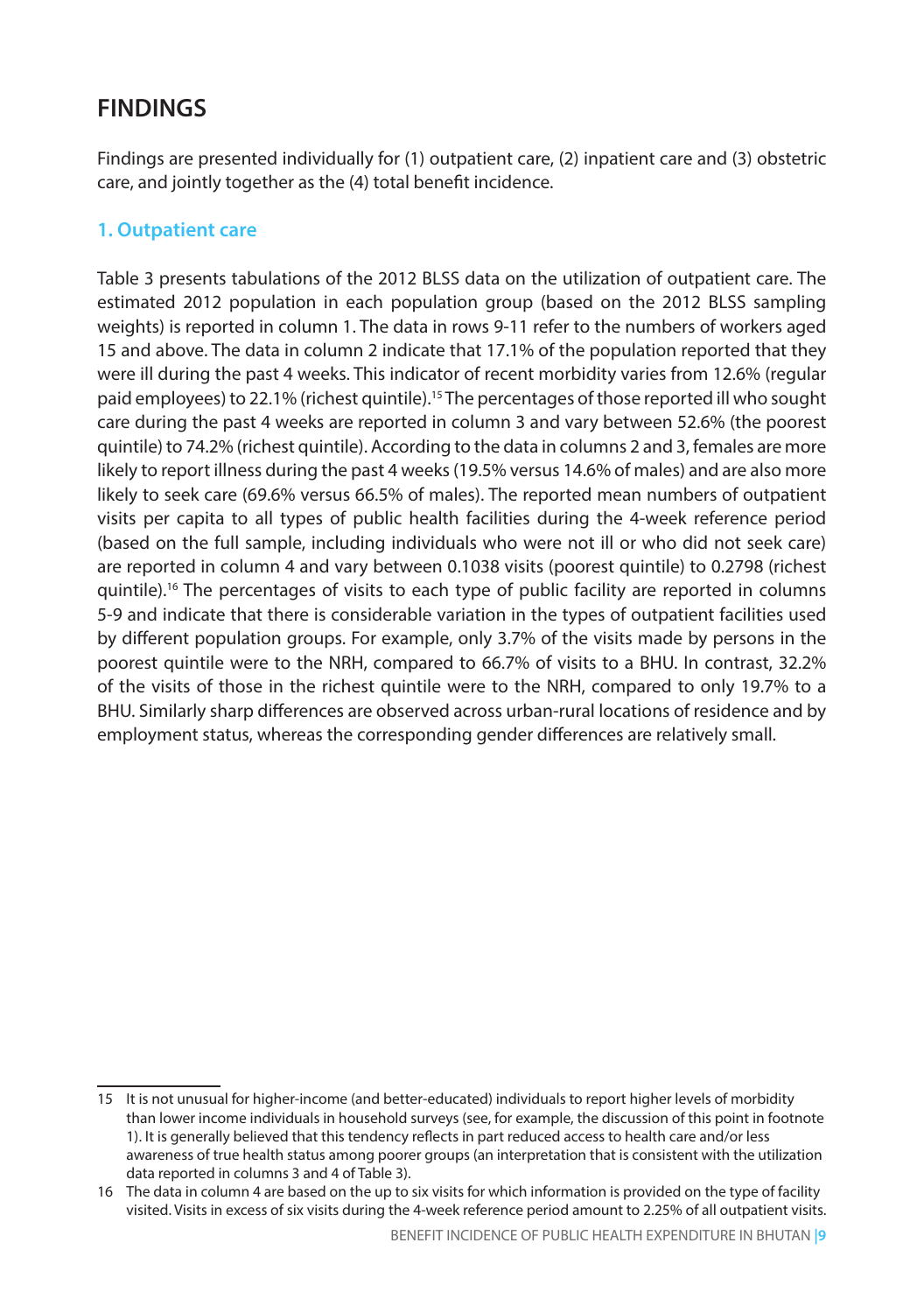| Group                         | Population | Ill during          | Sought       | Number of                                           | Type of facility visited (%) |            |           |            |              |  |
|-------------------------------|------------|---------------------|--------------|-----------------------------------------------------|------------------------------|------------|-----------|------------|--------------|--|
|                               |            | past 4<br>weeks (%) | care $(\% )$ | visits to public<br>health facilities<br>per capita | <b>NRH</b>                   | <b>RRH</b> | <b>DH</b> | <b>BHU</b> | <b>Total</b> |  |
|                               | (1)        | (2)                 | (3)          | (4)                                                 | (5)                          | (6)        | (7)       | (8)        | (9)          |  |
| Male                          | 289,096    | 14.6                | 66.5         | 0.1494                                              | 17.2                         | 12.8       | 30.6      | 39.4       | 100.0        |  |
| Female                        | 297,263    | 19.5                | 69.6         | 0.2125                                              | 18.7                         | 11.7       | 32.0      | 37.7       | 100.0        |  |
| <b>Bhutan</b>                 | 586,359    | 17.1                | 68.3         | 0.1815                                              | 18.1                         | 12.1       | 31.4      | 38.4       | 100.0        |  |
| Urban                         | 182,562    | 13.9                | 73.2         | 0.1579                                              | 36.3                         | 14.7       | 34.7      | 14.3       | 100.0        |  |
| Rural                         | 403,797    | 18.6                | 66.7         | 0.1920                                              | 11.4                         | 11.2       | 30.2      | 47.2       | 100.0        |  |
| Accessible/very<br>accessible | 263,288    | 19.6                | 70.6         | 0.2144                                              | 12.7                         | 12.4       | 33.9      | 40.9       | 100.0        |  |
| Hard/very hard to<br>access   | 140,509    | 16.7                | 58.1         | 0.1502                                              | 7.8                          | 8.0        | 20.2      | 64.0       | 100.0        |  |
| <b>Bhutan</b>                 | 586,359    | 17.1                | 68.3         | 0.1815                                              | 18.1                         | 12.1       | 31.4      | 38.4       | 100.0        |  |
| Regular paid em-<br>ployees   | 62,872     | 12.6                | 69.9         | 0.1412                                              | 28.3                         | 13.8       | 31.3      | 26.6       | 100.0        |  |
| Other workers                 | 176,212    | 19.0                | 67.2         | 0.2035                                              | 10.8                         | 11.2       | 33.2      | 44.8       | 100.0        |  |
| All employed                  | 239,084    | 17.3                | 67.7         | 0.1871                                              | 14.3                         | 11.7       | 32.8      | 41.2       | 100.0        |  |
| Quintile 1                    | 116,660    | 13.5                | 52.6         | 0.1038                                              | 3.7                          | 6.8        | 22.8      | 66.7       | 100.0        |  |
| Ouintile 2                    | 116,505    | 15.6                | 64.8         | 0.1414                                              | 6.5                          | 8.5        | 30.6      | 54.4       | 100.0        |  |
| Ouintile 3                    | 117,198    | 16.6                | 71.9         | 0.1779                                              | 10.7                         | 15.0       | 30.7      | 43.6       | 100.0        |  |
| Ouintile 4                    | 117,403    | 18.0                | 72.9         | 0.2068                                              | 20.8                         | 12.6       | 33.1      | 33.6       | 100.0        |  |
| Quintile 5                    | 118,592    | 22.1                | 74.2         | 0.2798                                              | 32.2                         | 13.8       | 34.2      | 19.7       | 100.0        |  |
| <b>Bhutan</b>                 | 586,358    | 17.1                | 68.3         | 0.1815                                              | 18.1                         | 12.1       | 31.4      | 38.4       | 100.0        |  |

#### **Table 3. Data on utilization: Outpatient care (N=39,367 individuals)**

*Source: 2012 BLSS* 

*Note: the sample mean numbers of visits of visits reported in column 4 are based on the full sample (including those not reporting illness or not seeking care) and include up to six reported outpatient visits to any type of facility.*

Table 4 presents the results of the benefit incidence analysis of outpatient care.

#### **Table 4. Benefit incidence analysis: Outpatient care**

|                                 |            |            |           |            | Shares of public benefits received by various groups (%) | Corresponding                |
|---------------------------------|------------|------------|-----------|------------|----------------------------------------------------------|------------------------------|
| Group                           | <b>NRH</b> | <b>RRH</b> | <b>DH</b> | <b>BHU</b> | All outpatient services                                  | population<br>shares $(\% )$ |
|                                 | (1)        | (2)        | (3)       | (4)        | (5)                                                      | (6)                          |
| Gender                          |            |            |           |            |                                                          |                              |
| Male                            | 34.1       | 39.7       | 35.5      | 59.8       | 39.8                                                     | 49.3                         |
| Female                          | 65.9       | 60.3       | 64.5      | 40.2       | 60.2                                                     | 50.7                         |
| Urban-rural residence           |            |            |           |            |                                                          |                              |
| Urban                           | 55.1       | 34.0       | 24.0      | 12.2       | 34.6                                                     | 31.1                         |
| Rural                           | 44.9       | 66.0       | 76.0      | 87.8       | 65.4                                                     | 68.9                         |
| Accessible/very accessible      | 35.6       | 52.1       | 62.8      | 52.8       | 50.1                                                     | 44.9                         |
| Hard/very hard to access        | 9.3        | 13.9       | 13.2      | 35.0       | 15.2                                                     | 24.0                         |
| <b>Employment status</b>        |            |            |           |            |                                                          |                              |
| Regular paid employees          | 45.3       | 27.0       | 19.8      | 18.0       | 27.8                                                     | 26.3                         |
| Other workers                   | 54.7       | 73.0       | 80.2      | 82.0       | 72.2                                                     | 73.7                         |
| Per capita expenditure quintile |            |            |           |            |                                                          |                              |
| Quintile 1                      | 2.9        | 7.0        | 10.0      | 31.7       | 9.9                                                      | 20.0                         |
| <b>Ouintile 2</b>               | 5.4        | 11.7       | 18.0      | 32.8       | 14.3                                                     | 20.0                         |

**10**| BENEFIT INCIDENCE OF PUBLIC HEALTH EXPENDITURE IN BHUTAN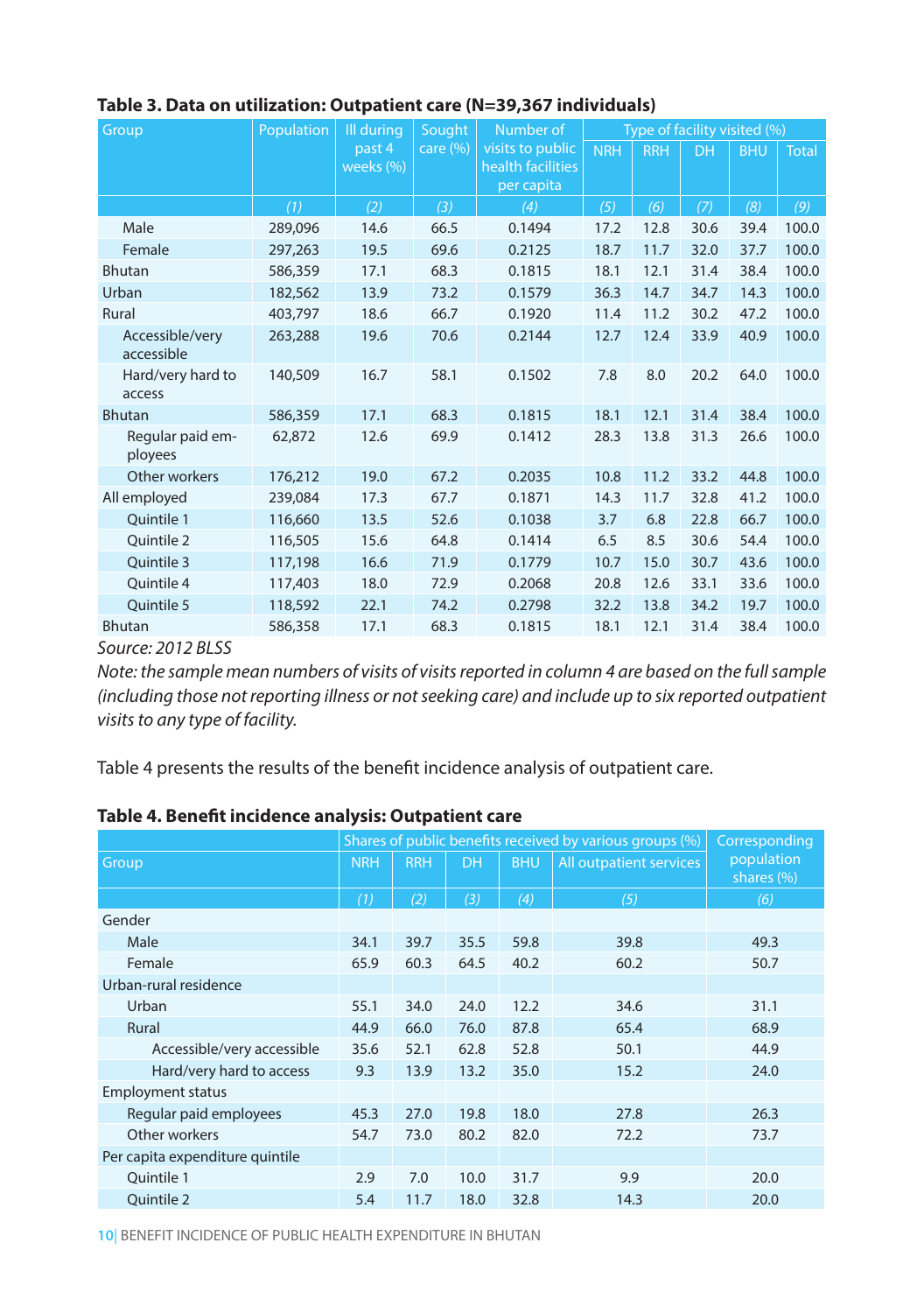|              | Shares of public benefits received by various groups (%) |                   |      |            |                         |                              |  |  |  |  |
|--------------|----------------------------------------------------------|-------------------|------|------------|-------------------------|------------------------------|--|--|--|--|
| <b>Group</b> | <b>NRH</b>                                               | <b>RRH</b>        | DH   | <b>BHU</b> | All outpatient services | population<br>shares $(\% )$ |  |  |  |  |
|              | (1)                                                      | $\left( 2\right)$ | (3)  | (4)        | (5)                     | (6)                          |  |  |  |  |
| Quintile 3   | 12.7                                                     | 25.9              | 21.3 | 29.3       | 21.3                    | 20.0                         |  |  |  |  |
| Quintile 4   | 25.8                                                     | 19.2              | 24.7 | 28.5       | 23.8                    | 20.0                         |  |  |  |  |
| Quintile 5   | 53.2                                                     | 36.2              | 26.0 | $-22.3*$   | 30.8                    | 20.0                         |  |  |  |  |

*Source: 2012 BLSS* 

The benefit incidence estimates in Table 4 indicate that:

- · Females receive a higher share of public benefits for all outpatient services (column 5) than their share of the population (60.2% versus 50.7%). Their share of public benefits is highest for NRH services (65.9%), closely followed by that for DH services (64.5%). However, males receive a substantially higher share of public benefits for BHU services than their population share (59.8% versus 49.3%).
- Urban residents receive a higher share of public benefits for all outpatient services combined (column 5) than their share of the population (34.6% versus 31.1%). The urban share is highest for NRH services (55.1%), whereas the urban shares of public benefits are relatively low for DH and BHU services (24.0% and 12.2% respectively). Like urban residents, rural residents of accessible or very accessible locations receive higher shares of public benefits for all outpatient services (column 5) than their shares of the population (50.1% versus 44.9%). In contrast, rural residents of hard or very hard to reach locations receive a substantially lower share of public benefits for all outpatient services than their share of the population (15.2% versus 24.0%) and an even lower share of benefits for NRH services (9.3%).
- Both regular paid employees and other workers aged 15+ receive shares of public benefits for all outpatient services combined that are similar to their respective shares of the population (27.8% versus 26.3% and 72.2% versus 73.7% respectively). However, regular paid employees receive a substantially higher share of public benefits for NRH services (45.3%), while other workers receive higher shares of public benefits for RRH, DH and BHU services (73.0%, 80.2% and 82.0% respectively).
- The poorest two quintiles receive smaller shares of public benefits for outpatient services than their respective 20% shares of the population (9.6% and 14.3% respectively), whereas the two richest quintiles receive larger shares than their share of the population (23.8% and 30.8% respectively). These differences are even larger for NRH and RRH services. In the case of BHU services, the richest quintile cross-subsidizes BHU outpatient users in other quintiles).17

Table 5 compares the cumulative shares of outpatient benefits received by per capita consumption quintiles to the cumulative shares of each quintile's population as well as to the cumulative shares of total household expenditure and household income. According to these data, the distribution of public benefits for all outpatient services (column 5 and Figure 2) is progressive, i.e.,more equally distributed than both household expenditure and household

<sup>17</sup> This is not an unusual finding in benefit-incidence studies. Some analysts assume a zero unit subsidy in such cases. See discussion of this point in van de Walle (footnote 24), p. 171.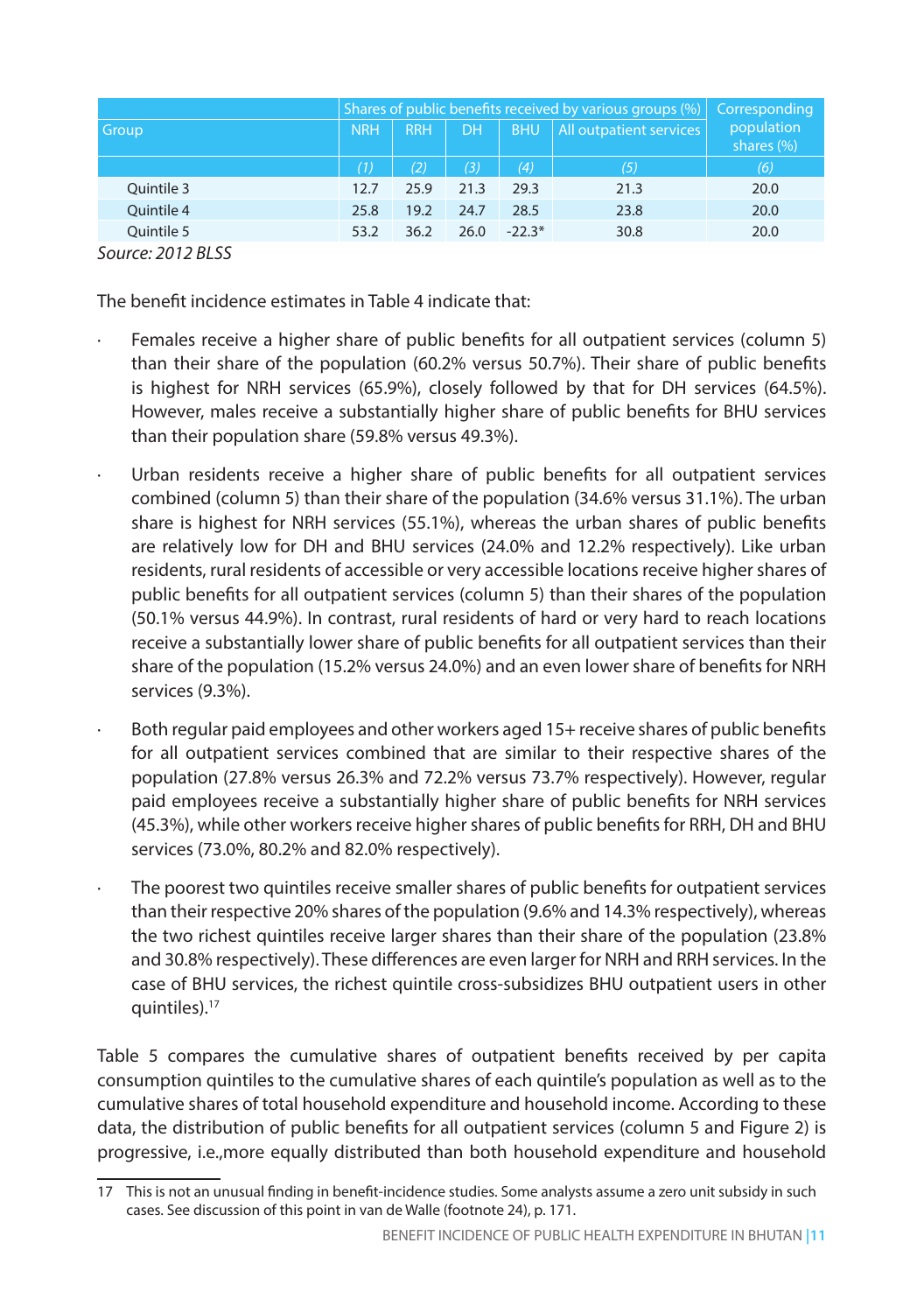income, but less equally distributed than the population.<sup>18</sup>Breaking down by the type of health facility, the distribution of public benefits for outpatient services at DH and BHU (column 3 and 4) are progressive i.e. more equally distributed than the population, the distributions of public benefits for both NRH and RRH services (columns 1 and 2) are less equally distributed than either household expenditure or household income.

**Table 5. Comparison of the cumulative quintile shares of public outpatient benefits to the cumulative shares of the population, household expenditure and household income (%)**

|                                    |            | Cumulative quintile shares (%) |       |            |                            |            |                          |                            |  |  |  |  |  |
|------------------------------------|------------|--------------------------------|-------|------------|----------------------------|------------|--------------------------|----------------------------|--|--|--|--|--|
| Per capita<br>consumption quintile | <b>NRH</b> | <b>RRH</b>                     | DH    | <b>BHU</b> | <b>Total</b><br>outpatient | Population | Household<br>expenditure | Household<br><i>income</i> |  |  |  |  |  |
|                                    |            |                                |       |            |                            |            |                          |                            |  |  |  |  |  |
|                                    | (1)        | (2)                            | (3)   | (4)        | (5)                        | (6)        | (7)                      | (8)                        |  |  |  |  |  |
| Quintile 1                         | 2.9        | 7.0                            | 10.0  | 31.7       | 9.9                        | 20.0       | 9.7                      | 7.4                        |  |  |  |  |  |
| Ouintile 2                         | 8.3        | 18.7                           | 28.0  | 64.5       | 24.1                       | 40.0       | 23.3                     | 18.8                       |  |  |  |  |  |
| Quintile 3                         | 21.0       | 44.6                           | 49.3  | 93.8       | 45.4                       | 60.0       | 40.6                     | 35.7                       |  |  |  |  |  |
| Quintile 4                         | 46.8       | 63.8                           | 74.0  | 122.3      | 69.2                       | 80.0       | 62.8                     | 59.4                       |  |  |  |  |  |
| Ouintile 5                         | 100.0      | 100.0                          | 100.0 | 100.0      | 100.0                      | 100.0      | 100.0                    | 100.0                      |  |  |  |  |  |





<sup>18</sup> Different benefit incidence studies define these categories differently. For example, weakly pro-poor distributions are sometimes referred to as "progressive."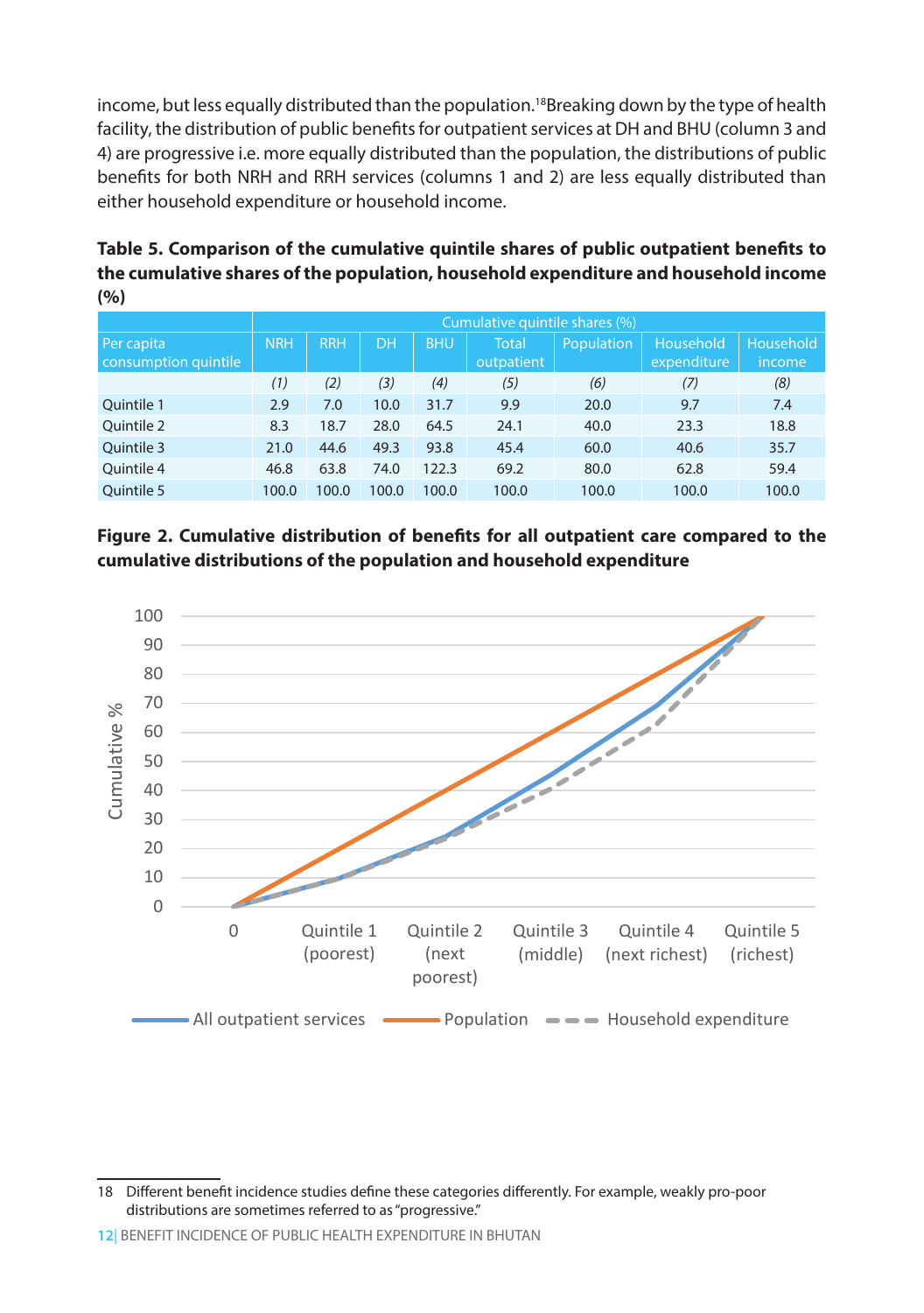### **2. Inpatient care**

Table 6 presents special tabulations of the 2012 BLSS data on the utilization of inpatient care. The estimated percentages of the population who were inpatients in any type of facility (column 2) and in a public health facility (column 3) during the past 12 months indicate that 4.73% of the population was an inpatient during the past 12 months while 4.55% of the population were inpatients in a public health facility (i.e., 96.0% of all inpatients). The percentage hospitalized varies from 3.25% (poorest quintile) to 6.33% (richest quintile). However, the percentage of the rural population hospitalized is substantially higher than that of the urban population (5.17% versus 3.76%), although the percentage of the rural population in accessible or very accessible areas hospitalized is higher than that of the rural population in hard or very hard to reach areas (5.67% versus 4.23%). The percentage of females hospitalized is also higher (5.53% versus 3.91% male). Columns 4 and 5 show the total number of admissions and total number of public health facility admissions respectively in each population group during the 12-month reference period.

|                               |                                                                               |                  |                  |            |               | Type of hospital in which |            |              |       |              |
|-------------------------------|-------------------------------------------------------------------------------|------------------|------------------|------------|---------------|---------------------------|------------|--------------|-------|--------------|
|                               |                                                                               |                  |                  |            |               |                           |            | admitted (%) |       |              |
| Group                         | Population                                                                    | <b>Inpatient</b> | <b>Inpatient</b> | Number of  | Number of     | <b>NRH</b>                | <b>RRH</b> | <b>DH</b>    | BHU-I | <b>Total</b> |
|                               |                                                                               | (9)              | in public        | Inpatient  | public health |                           |            |              |       |              |
|                               |                                                                               |                  | health           | admissions | facility      |                           |            |              |       |              |
|                               |                                                                               |                  | facility         | per capita | admissions    |                           |            |              |       |              |
|                               |                                                                               |                  | (%)              |            | per capita    |                           |            |              |       |              |
|                               | (1)                                                                           | (2)              | (3)              | (4)        | (5)           | (6)                       | (7)        | (8)          | (9)   | (10)         |
| Male                          | 289,096                                                                       | 3.91             | 3.75             | 0.0570     | 0.0545        | 24.5                      |            | 23.2 34.0    | 18.3  | 100.0        |
| Female                        | 297,263                                                                       | 5.53             | 5.32             | 0.0794     | 0.0751        | 25.2                      | 21.7       | 36.0         | 17.1  | 100.0        |
| <b>Bhutan</b>                 | 586,359                                                                       | 4.73             | 4.55             | 0.0684     | 0.0650        | 24.9                      | 22.3       | 35.1         | 17.6  | 100.0        |
| Urban                         | 182,562                                                                       | 3.76             | 3.55             | 0.0559     | 0.0518        | 38.9                      | 18.7       | 34.0         | 8.3   | 100.0        |
| Rural                         | 403,797                                                                       | 5.17             | 4.99             | 0.0740     | 0.0708        | 20.4                      | 23.5       | 35.5         | 20.6  | 100.0        |
| Accessible/very<br>accessible | 263,288                                                                       | 5.67             | 5.43             | 0.0820     | 0.0778        | 22.8                      | 24.4 37.7  |              | 15.1  | 100.0        |
| Hard/very hard<br>to access   | 140,509                                                                       | 4.23             | 4.16             | 0.0591     | 0.0580        | 14.3                      | 21.2 30.1  |              | 34.3  | 100.0        |
| <b>Bhutan</b>                 | 586,359                                                                       | 4.73             | 4.55             | 0.0684     | 0.0650        | 24.9                      | 22.3       | 35.1         | 17.6  | 100.0        |
| Regular paid<br>employees     | 62,872                                                                        | 4.03             | 3.85             | 0.0553     | 0.0515        | 37.8                      | 23.3       | 27.2         | 11.7  | 100.0        |
| Other workers                 | 176,212                                                                       | 5.32             | 5.07             | 0.0723     | 0.0683        | 18.3                      | 23.8       | 36.0         | 21.9  | 100.0        |
| All employed                  | 239,084                                                                       | 4.98             | 4.75             | 0.0678     | 0.0639        | 22.5                      | 23.7       | 34.1         | 19.7  | 100.0        |
| Quintile 1                    | 116,660                                                                       | 3.25             | 3.17             | 0.0443     | 0.0428        | 12.4                      | 22.5       | 31.3         | 33.8  | 100.0        |
| Ouintile 2                    | 116,505                                                                       | 4.10             | 3.99             | 0.0563     | 0.0543        | 15.6                      | 18.1       | 41.1         | 25.2  | 100.0        |
| Ouintile 3                    | 117,198                                                                       | 4.81             | 4.67             | 0.0706     | 0.0669        | 23.6                      | 30.6       | 33.2         | 12.5  | 100.0        |
| Ouintile 4                    | 117,403                                                                       | 5.21             | 5.06             | 0.0740     | 0.0716        | 29.1                      | 23.0       | 33.7         | 14.2  | 100.0        |
| Quintile 5                    | 118,592                                                                       | 6.33             | 5.87             | 0.0974     | 0.0898        | 34.3                      | 18.1       | 36.0         | 11.6  | 100.0        |
| <b>Bhutan</b>                 | 586,358                                                                       | 4.73             | 4.55             | 0.0684     | 0.0650        | 24.9                      | 22.3       | 35.1         | 17.6  | 100.0        |
|                               | $2012 D1 C C \left( \text{arc odd} + \text{arc odd} + \text{arc odd} \right)$ |                  |                  |            |               |                           |            |              |       |              |

#### **Table 6. Data on utilization: Inpatient care (N=39,367 individuals)**

*Source: 2012 BLSS (special tabulations).*

*Note: the sample mean numbers of inpatient admissions reported in columns 4 and 5 are based on the full sample (including those not reporting any inpatient care) and include up to six reported inpatient admissions in any type of facility.*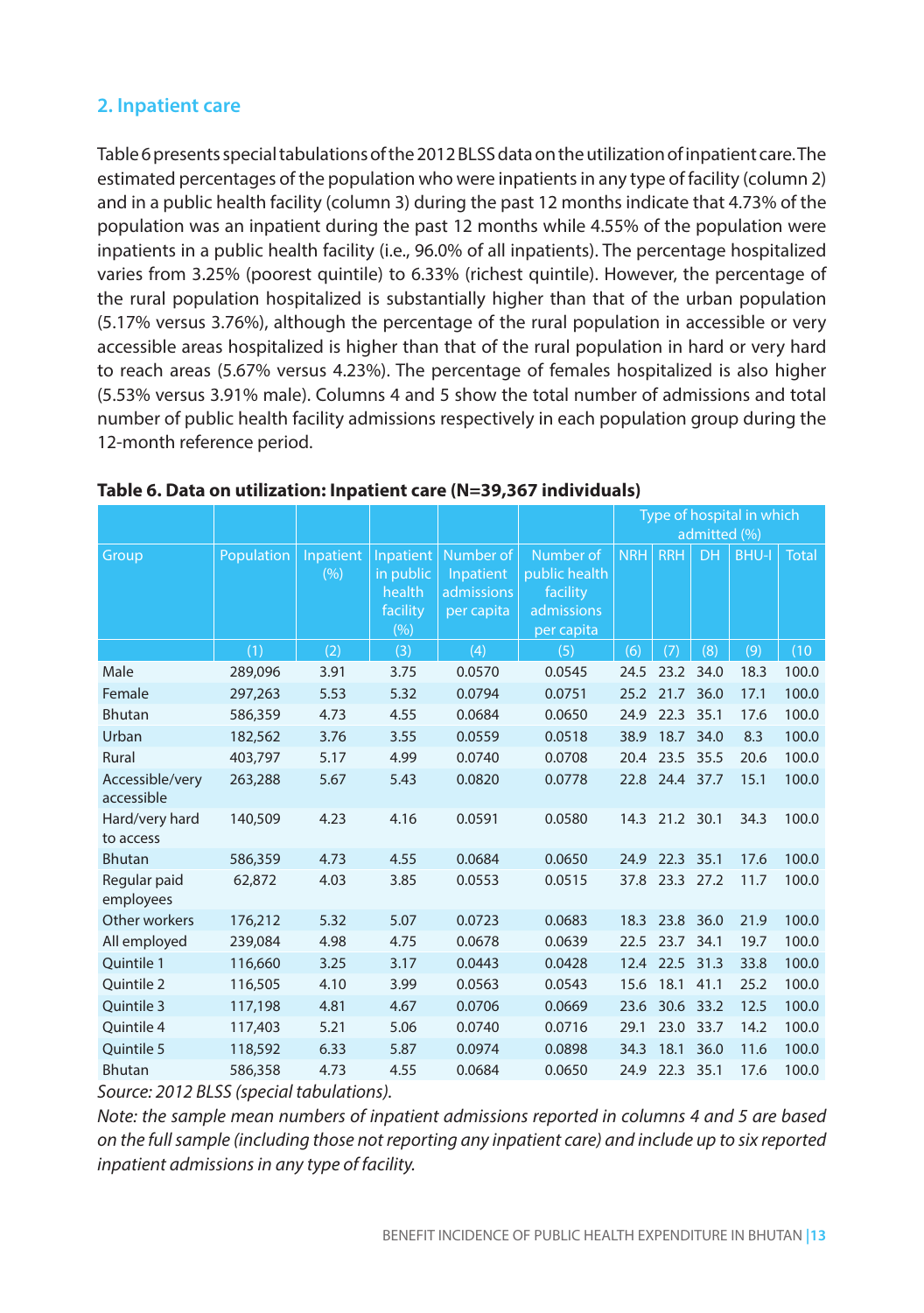Table 7 shows the results of the benefit incidence analysis of inpatient care. The results are presented separately for each of five population groups and for each of four types of facility and show the percentages of annual public benefits (benefits) received and can be compared to the corresponding population shares of each group (column 6).

|                                 |            |            | Shares of public benefits received by various groups (%) |            |                          |                                           |
|---------------------------------|------------|------------|----------------------------------------------------------|------------|--------------------------|-------------------------------------------|
| Group                           | <b>NRH</b> | <b>RRH</b> | <b>DH</b>                                                | <b>BHU</b> | All<br>inpatient<br>care | Corresponding<br>population<br>shares (%) |
|                                 | (1)        | (2)        | $(3)$                                                    | (4)        | (5)                      | (6)                                       |
| Gender                          |            |            |                                                          |            |                          |                                           |
| Male                            | 40.7       | 42.7       | 39.4                                                     | 42.6       | 41.1                     | 49.3                                      |
| Female                          | 59.3       | 57.3       | 60.6                                                     | 57.4       | 58.9                     | 50.7                                      |
| Urban-rural residence           |            |            |                                                          |            |                          |                                           |
| Urban                           | 38.8       | 21.0       | 24.1                                                     | 11.2       | 27.4                     | 31.1                                      |
| Rural                           | 61.2       | 79.0       | 75.9                                                     | 88.8       | 72.6                     | 68.9                                      |
| Accessible/very accessible      | 49.1       | 58.6       | 57.1                                                     | 47.3       | 54.0                     | 44.9                                      |
| Hard/very hard to access        | 12.1       | 20.5       | 18.8                                                     | 41.5       | 18.7                     | 24.0                                      |
| <b>Employment status</b>        |            |            |                                                          |            |                          |                                           |
| Regular paid employees          | 35.5       | 20.8       | 17.3                                                     | 12.8       | 23.9                     | 26.3                                      |
| Other workers                   | 64.5       | 79.2       | 82.7                                                     | 87.2       | 76.1                     | 73.7                                      |
| Per capita expenditure quintile | 100.0      | 100.0      | 100.0                                                    | 100.0      | 100.0                    | 100.0                                     |
| Quintile 1                      | 6.6        | 13.4       | 11.9                                                     | 26.2       | 11.6                     | 20.0                                      |
| Quintile 2                      | 10.5       | 13.6       | 20.0                                                     | 24.6       | 15.1                     | 20.0                                      |
| Quintile 3                      | 19.7       | 27.7       | 18.6                                                     | 14.9       | 21.4                     | 20.0                                      |
| Quintile 4                      | 25.8       | 22.9       | 21.5                                                     | 18.0       | 23.2                     | 20.0                                      |
| Quintile 5                      | 37.4       | 22.5       | 28.0                                                     | 16.3       | 28.8                     | 20.0                                      |

#### **Table 7. Benefit incidence analysis: Inpatient care**

*Source: 2012 BLSS* 

The benefit incidence estimates in Table 7 indicate that:

- Females receive a substantially higher share of public benefits for all inpatient services combined (column 5) than their share of the population (58.0% versus 50.7%), while their shares of public benefits are similar for all types of facilities.
- · Rural residents receive a slightly higher share of public benefits for all inpatient services than their share of the population (72.6% versus 68.9%). However, rural residents' share of public benefits for NRH services is substantially lower than their share of the population (61.2%), while their shares of public benefits for RRH, DH and BHU services are substantially higher (79.0%, 75.9% and 88.8% respectively), with utilization higher for rural residents of accessible or very accessible locations.
- For regular paid employees, their share of public benefits for NRH services is substantially higher (35.5%), while their shares of RRH, DH and BHU services are substantially lower (20.8%, 17.3% and 12.8% respectively).
- · The two richest quintiles (quintiles 4 and 5) receive slightly higher shares of public benefits for all types of inpatient care combined (column 4) than their respective 20% shares of the population (23.2% and 28.8% respectively), while the two poorest quintiles (quintiles 1 and 2) receive lower shares than their 20% shares of the population (11.6% and 15.1%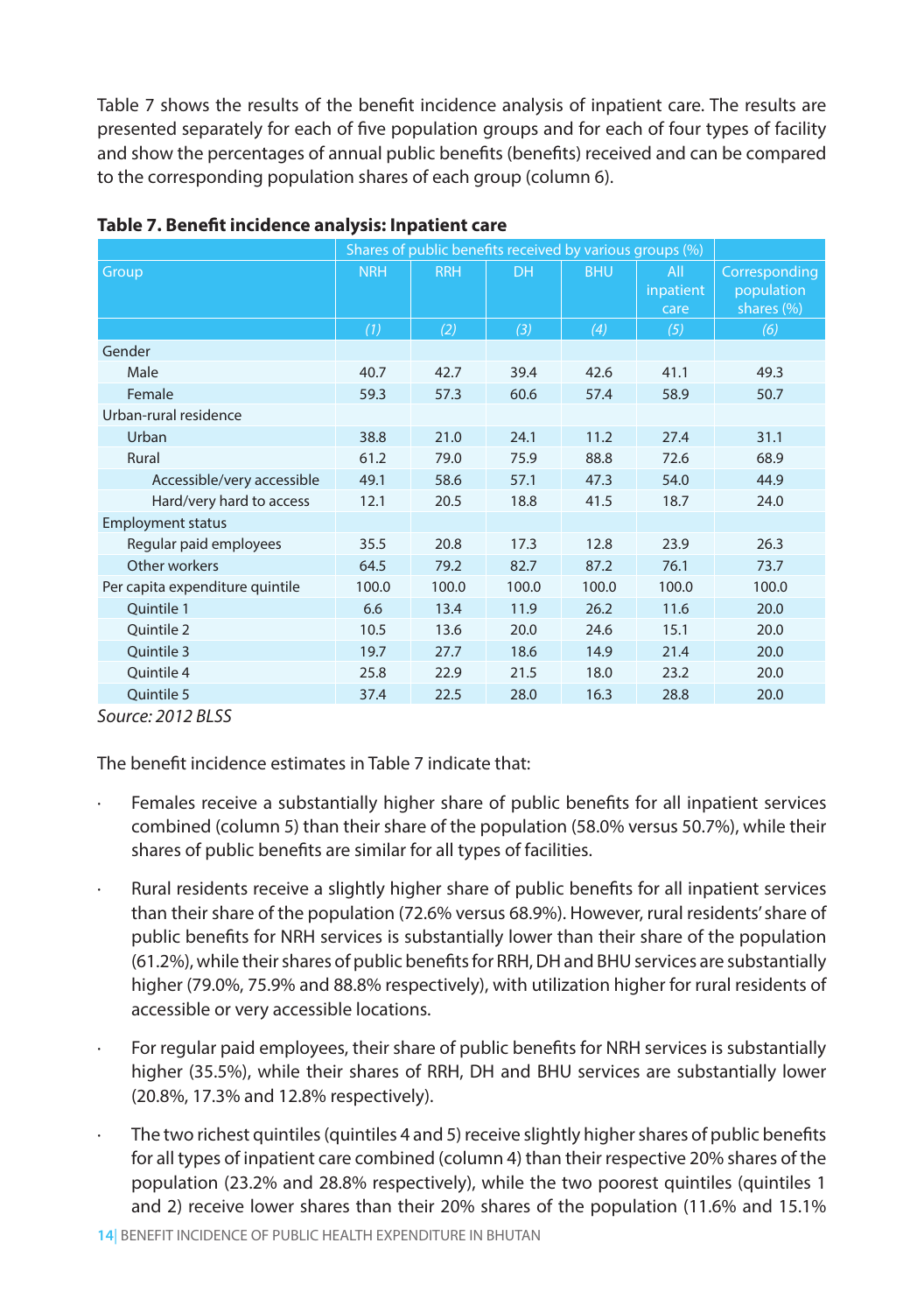respectively). This disparity is larger for NRH services.

Table 5 compares the cumulative shares of public inpatient benefits received by per capita consumption quintiles to the cumulative shares of each quintile's population as well as to their cumulative shares of total household expenditure and household income. According to these data, the distribution of public benefits for all inpatient services combined (column 5 and Figure 3) is progressive, i.e., more equally distributed than both household expenditure and household income, but less equally distributed than the population. Breaking down by the type of health facility, the distribution of public benefits for inpatient care at RRH, DH and BHU services (columns2, 3 and 4) are progressive i.e. more equally distributed than the population, the distributions of public benefits for NRH is less equally distributed than either household expenditure or household income.

#### **Table 8. Comparison of the cumulative quintile shares of public inpatient benefits to the cumulative shares of the population, household expenditure and household income (%)**

|            |            |            |           |            | Cumulative quintile shares (%)               |            |                          |                            |
|------------|------------|------------|-----------|------------|----------------------------------------------|------------|--------------------------|----------------------------|
|            | <b>NRH</b> | <b>RRH</b> | <b>DH</b> | <b>BHU</b> | <b>Total</b><br>inpatient<br><b>benefits</b> | Population | Household<br>expenditure | Household<br><i>income</i> |
|            | (1)        | (2)        | (3)       | (4)        | (5)                                          | (6)        | (7)                      | (8)                        |
| Ouintile 1 | 6.6        | 13.4       | 11.9      | 26.2       | 11.6                                         | 20.0       | 9.7                      | 7.4                        |
| Quintile 2 | 17.1       | 27.0       | 31.8      | 50.8       | 26.7                                         | 40.0       | 23.3                     | 18.8                       |
| Ouintile 3 | 36.8       | 54.6       | 50.5      | 65.7       | 48.0                                         | 60.0       | 40.6                     | 35.7                       |
| Ouintile 4 | 62.6       | 77.5       | 72.0      | 83.7       | 71.2                                         | 80.0       | 62.8                     | 59.4                       |
| Ouintile 5 | 100.0      | 100.0      | 100.0     | 100.0      | 100.0                                        | 100.0      | 100.0                    | 100.0                      |

**Figure 3. Cumulative distribution of benefits for all types of inpatient care compared to the cumulative distributions of the population and household expenditure**

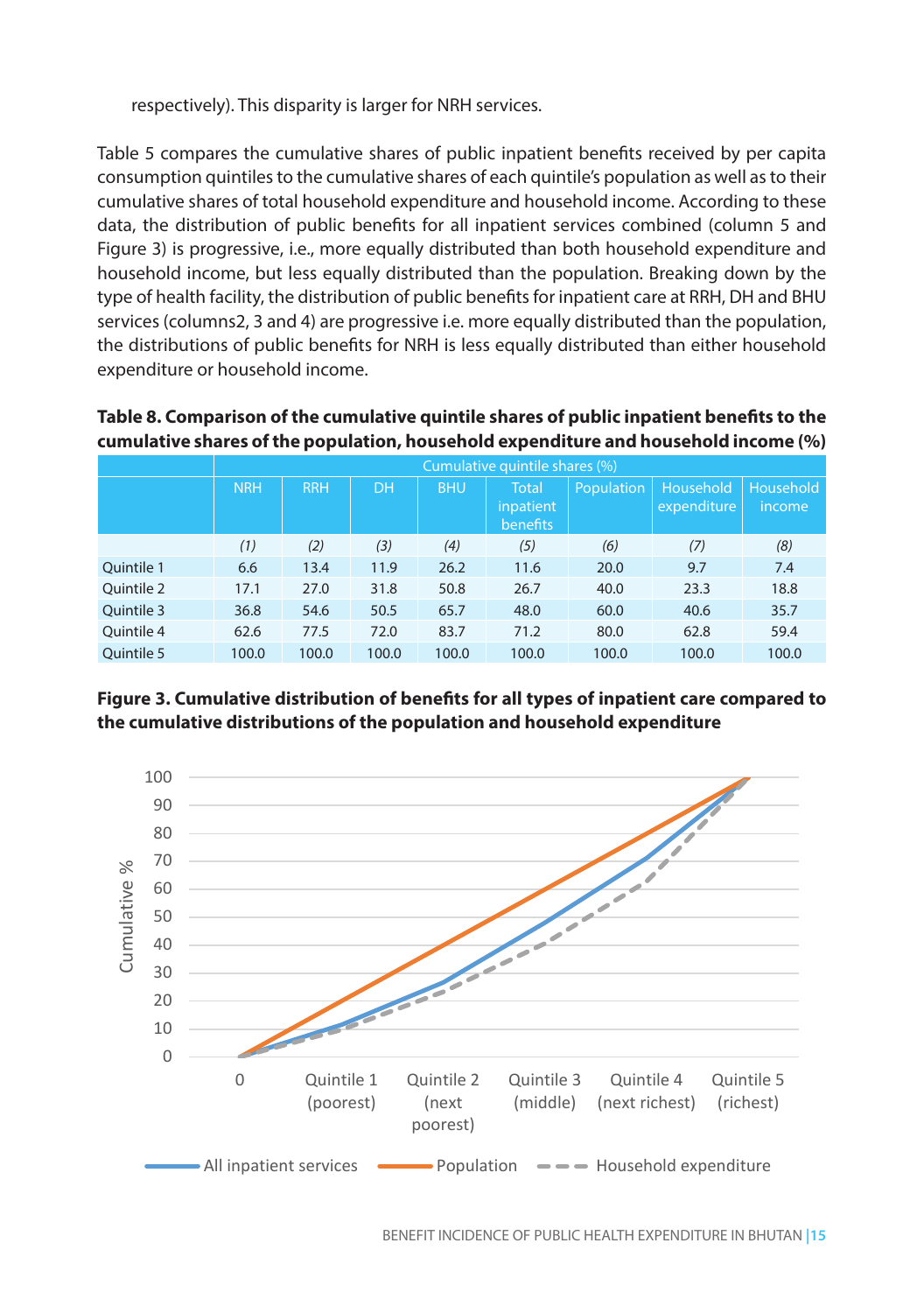### **3. Obstetric care**

Table 9 presents special tabulations of the 2012 BLSS data on the utilization of obstetric care for the most recent delivery occurring during the last 12 months. The estimates of the population of women aged 15-49 in column 1 are based on the 2012 BLSS sampling weights. The data in rows 6-8 refer to the number of employed women aged 15-49. The data in column 2 indicate that 10.4% of women aged 15-49 gave birth during the 12 months preceding the survey, with the percentage varying from 7.9% (other workers) to 13.3% (regular paid employees). The data in column 3 indicate that 76.8% of women delivering during the last 12 months delivered in a public health facility, with the percentage varying from 48.9% (rural residents of hard or very hard to reach locations) to 96.5% (regular paid employees). The estimated number of deliveries of each group (obtained as the product of columns 1-3) are reported in column 4. Columns 5-9 report the estimated percentages of deliveries occurring in each type of public health facility (assumed to be the same as the corresponding inpatient percentages in Table 6, columns 6-10).

|                               |                                    |                                              |                                                           |                                                           | Type of facility in which delivered (%) |            |           |            |              |
|-------------------------------|------------------------------------|----------------------------------------------|-----------------------------------------------------------|-----------------------------------------------------------|-----------------------------------------|------------|-----------|------------|--------------|
| Group                         | Female<br>population<br>aged 15-49 | Gave<br>birth in<br>last 12<br>months<br>(%) | <b>Delivered</b><br>in a public<br>health<br>facility (%) | Number of<br>deliveries in<br>public health<br>facilities | <b>NRH</b>                              | <b>RRH</b> | <b>DH</b> | <b>BHU</b> | <b>Total</b> |
|                               | (1)                                | (2)                                          | (3)                                                       | $(4)=(1)^*(2)^*(3)$                                       | (5)                                     | (6)        | (7)       | (8)        | (9)          |
| Urban                         | 57,268                             | 10.7                                         | 92.1                                                      | 5,619                                                     | 38.9                                    | 18.7       | 34.0      | 8.3        | 100.0        |
| Rural                         | 105,999                            | 10.2                                         | 68.9                                                      | 7,466                                                     | 20.4                                    | 23.5       | 35.5      | 20.6       | 100.0        |
| Accessible/very<br>accessible | 69,837                             | 10.2                                         | 80.0                                                      | 5,694                                                     | 22.8                                    | 24.4       | 37.7      | 15.1       | 100.0        |
| Hard/very hard to<br>reach    | 36,162                             | 10.3                                         | 46.9                                                      | 1,751                                                     | 14.3                                    | 21.2       | 30.1      | 34.3       | 100.0        |
| <b>Bhutan</b>                 | 163,267                            | 10.4                                         | 76.8                                                      | 7,445                                                     | 24.9                                    | 22.3       | 35.1      | 17.6       | 100.0        |
| Regular paid<br>employees     | 15,175                             | 13.3                                         | 96.5                                                      | 1,952                                                     | 37.8                                    | 23.3       | 27.2      | 11.7       | 100.0        |
| Other workers                 | 63,475                             | 7.9                                          | 58.9                                                      | 2.966                                                     | 18.3                                    | 23.8       | 36.0      | 21.9       | 100.0        |
| All employed                  | 78,650                             | 9.0                                          | 76.8                                                      | 4,918                                                     | 22.5                                    | 23.7       | 34.1      | 19.7       | 100.0        |
| Quintile 1                    | 29,026                             | 11.8                                         | 48.9                                                      | 1,682                                                     | 12.4                                    | 22.5       | 31.3      | 33.8       | 100.0        |
| Quintile 2                    | 30,363                             | 9.9                                          | 69.4                                                      | 2,096                                                     | 15.6                                    | 18.1       | 41.1      | 25.2       | 100.0        |
| Quintile 3                    | 31,968                             | 9.8                                          | 81.0                                                      | 2,542                                                     | 23.6                                    | 30.6       | 33.2      | 12.5       | 100.0        |
| Ouintile 4                    | 33,981                             | 10.7                                         | 89.4                                                      | 3,247                                                     | 29.1                                    | 23.0       | 33.7      | 14.2       | 100.0        |
| Quintile 5                    | 37,930                             | 9.7                                          | 94.8                                                      | 3,493                                                     | 34.3                                    | 18.1       | 36.0      | 11.6       | 100.0        |
| <b>Bhutan</b>                 | 163,267                            | 10.4                                         | 76.8                                                      | 13,059                                                    | 24.9                                    | 22.3       | 35.1      | 17.6       | 100.0        |

#### **Table 9. BLSS data on the utilization of obstetric care (N=6,833 women aged 15-49)**

*Source: 2012 BLSS (special tabulations)*

*Note: the percentages in columns 5-9 are assumed to be the same as in columns 6-10 of Table 6.*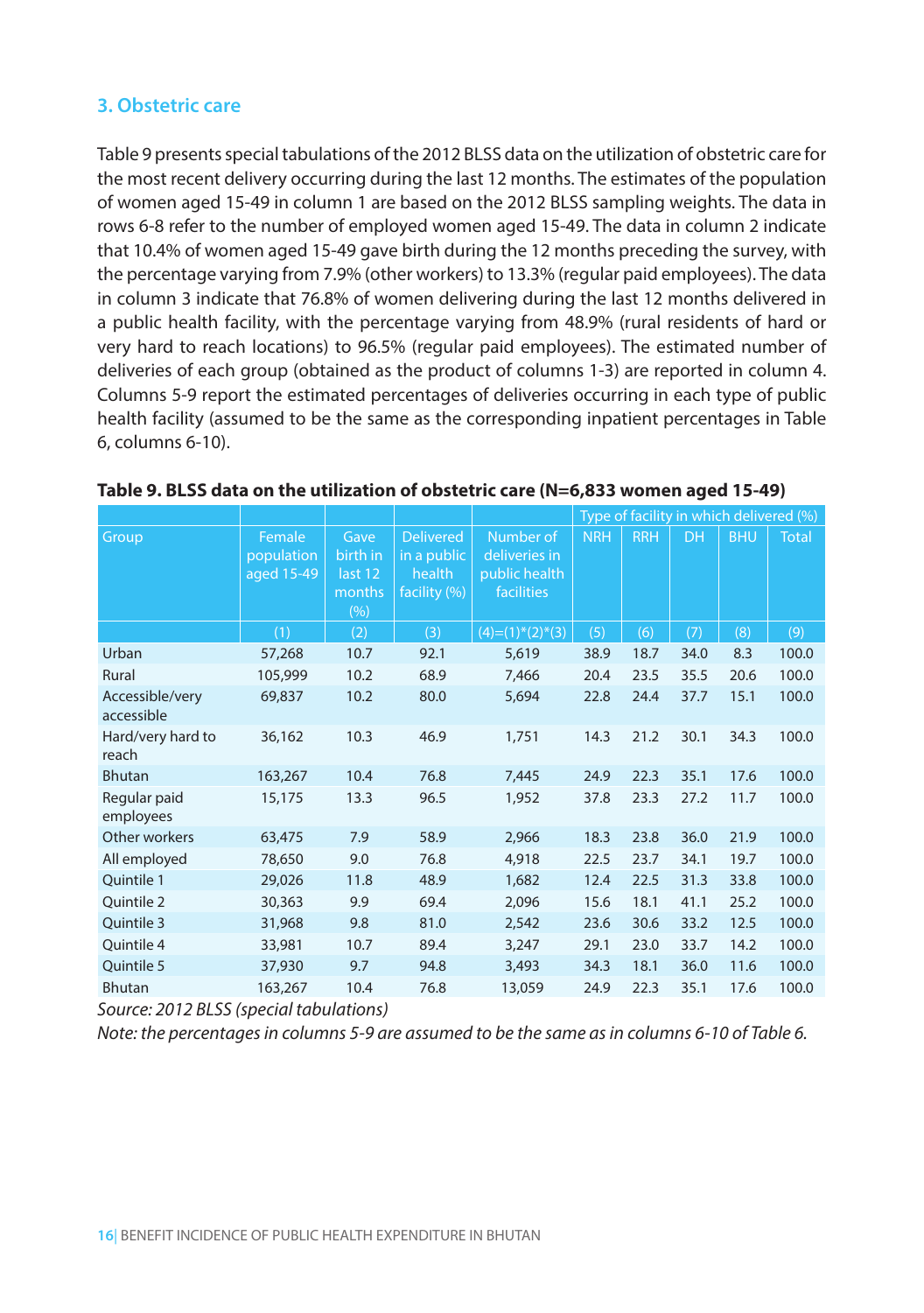Table 10 shows the results of the benefit incidence analysis of obstetric delivery care based on the 2012 BLSS data and 2010 BMIS data.

|                                 |            |            | groups (%) | Shares of public benefits received by various |                                    |                                        |
|---------------------------------|------------|------------|------------|-----------------------------------------------|------------------------------------|----------------------------------------|
| Group                           | <b>NRH</b> | <b>RRH</b> | <b>DH</b>  | <b>BHU</b>                                    | All obstetric<br>delivery benefits | Corresponding<br>population shares (%) |
|                                 | (1)        | (2)        | (3)        | (4)                                           | (5)                                | (6)                                    |
| Gender                          |            |            |            |                                               |                                    |                                        |
| Male                            | 0.0        | 0.0        | 0.0        | 0.0                                           | 0.0                                | 0.0                                    |
| Female                          | 100.0      | 100.0      | 100.0      | 100.0                                         | 100.0                              | 100.0                                  |
| Urban-rural residence           |            |            |            |                                               |                                    |                                        |
| Urban                           | 58.9       | 37.5       | 41.8       | 23.2                                          | 44.3                               | 35.1                                   |
| Rural                           | 41.1       | 62.5       | 58.2       | 76.8                                          | 55.7                               | 64.9                                   |
| Accessible/very accessible      | 34.8       | 49.4       | 47.0       | 45.0                                          | 44.0                               | 42.8                                   |
| Hard/very hard to reach         | 6.7        | 13.2       | 11.4       | 30.8                                          | 11.8                               | 22.1                                   |
| <b>Employment status</b>        |            |            |            |                                               |                                    |                                        |
| Regular paid employees          | 56.4       | 38.5       | 31.6       | 23.7                                          | 40.9                               | 19.3                                   |
| Other workers                   | 43.6       | 61.5       | 68.4       | 76.3                                          | 59.1                               | 80.7                                   |
| Per capita expenditure quintile |            |            |            |                                               |                                    |                                        |
| Ouintile 1                      | 6.5        | 13.1       | 11.8       | 25.7                                          | 11.9                               | 17.8                                   |
| Ouintile 2                      | 10.1       | 13.1       | 19.2       | 23.6                                          | 14.5                               | 18.6                                   |
| Ouintile 3                      | 18.3       | 26.7       | 18.4       | 13.8                                          | 21.4                               | 19.6                                   |
| Ouintile 4                      | 28.8       | 25.5       | 23.7       | 19.7                                          | 25.5                               | 20.8                                   |
| <b>Ouintile 5</b>               | 36.3       | 21.6       | 27.0       | 17.1                                          | 26.6                               | 23.2                                   |

**Table 10: Benefit-incidence analysis: Obstetric care (based on BLSS data)**

*Source: 2012 BLSS (based on estimates in Tables 1, 2 and 9).*

*Note: some sub-groups may not add up to the group total exactly due to the effect of survey weights.*

|                      |            |            |           | Shares of public benefits received by various groups (%) |                                    |                                        |
|----------------------|------------|------------|-----------|----------------------------------------------------------|------------------------------------|----------------------------------------|
| Group                | <b>NRH</b> | <b>RRH</b> | <b>DH</b> | <b>BHU</b>                                               | All obstetric<br>delivery benefits | Corresponding<br>population shares (%) |
|                      | (1)        | (2)        | (3)       | (4)                                                      | (5)                                | (6)                                    |
| Gender               |            |            |           |                                                          |                                    |                                        |
| Male                 | 0.0        | 0.0        | 0.0       | 0.0                                                      | 0.0                                | 0.0                                    |
| Female               | 100.0      | 100.0      | 100.0     | 100.0                                                    | 100.0                              | 100.0                                  |
| Residence            |            |            |           |                                                          |                                    |                                        |
| Urban                | 52.2       | 31.3       | 35.4      | 14.1                                                     | 37.8                               | 35.1                                   |
| Rural                | 47.8       | 68.7       | 64.6      | 85.9                                                     | 62.2                               | 64.9                                   |
| Asset index quintile |            |            |           |                                                          |                                    |                                        |
| Ouintile 1           | 5.1        | 10.5       | 9.6       | 30.9                                                     | 9.7                                | 17.8                                   |
| Ouintile 2           | 7.6        | 10.1       | 14.9      | 24.5                                                     | 11.3                               | 18.6                                   |
| Ouintile 3           | 18.7       | 28.1       | 19.6      | 18.9                                                     | 22.8                               | 19.6                                   |
| Ouintile 4           | 30.3       | 27.8       | 26.1      | 17.8                                                     | 27.6                               | 20.8                                   |
| Ouintile 5           | 38.3       | 23.5       | 29.8      | 7.9                                                      | 28.6                               | 23.2                                   |

**Table 11. Benefit-incidence analysis: Obstetric care (based on BMIS data)**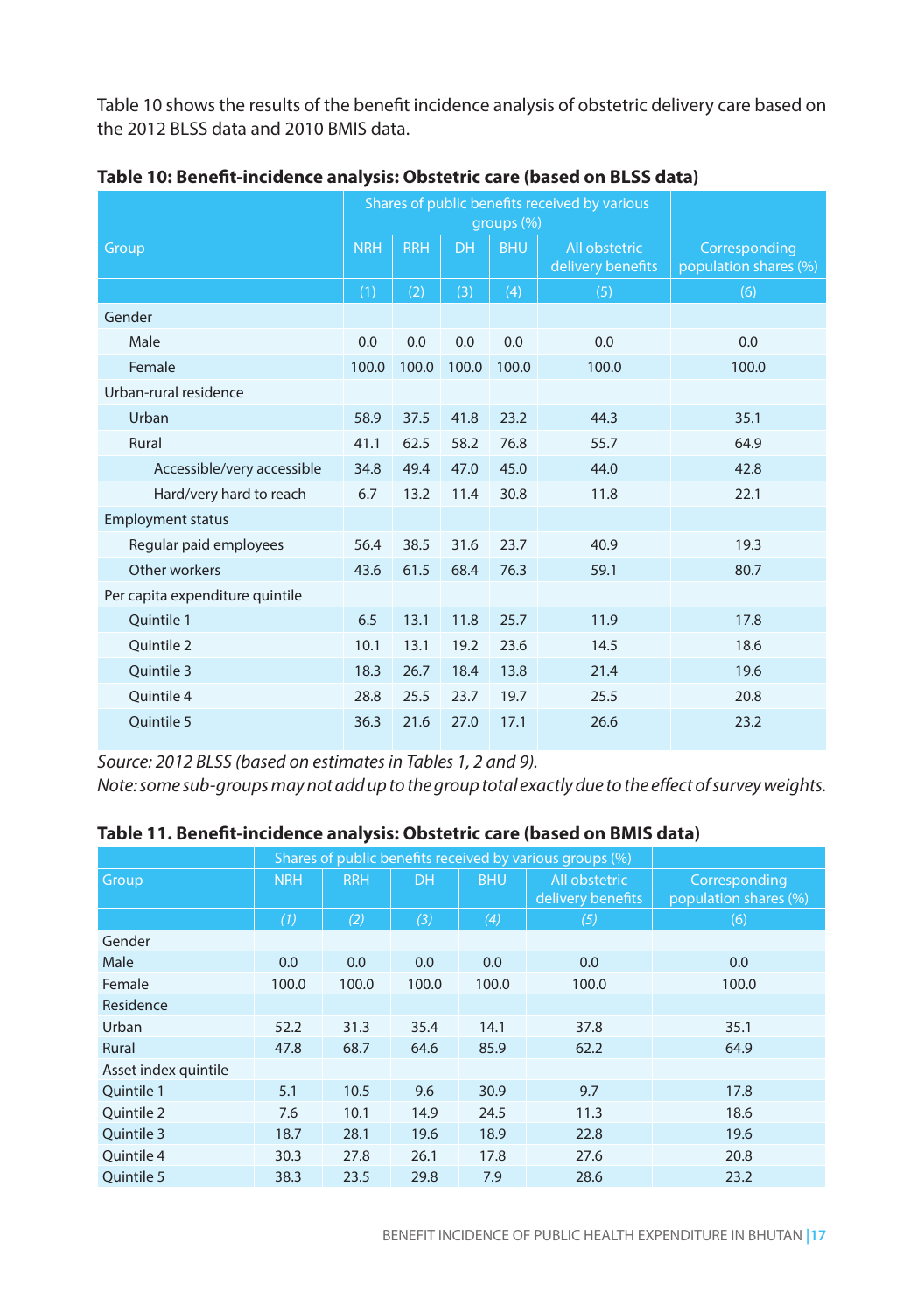The benefit incidence estimates in Table 10 and Table 11 indicate that:

- Urban women receive higher share of public benefits for all obstetric care services combined (column 5) than their share of the population. The share of public benefits received by urban women is particularly large in the case of NRH serviceswhile their share of public benefits for BHU care is substantially lower.
- Rural women residing in accessible or very accessible locations fare much better than those residing in residing in hard or very hard to reach locations.
- Regular paid employees receive substantially higher share of public benefits for all obstetric care services than the other workers.
- Women in the poorest two quintiles receive lower share of public benefits for all types of obstetric care services combined than their respective shares of the population (11.9% versus 17.8%, and 14.5% versus 18.6% respectively) with the disparity greatest for NRH services.

Table 12 compares the cumulative shares of public benefits for obstetric care received by women aged 15-49 in per capita consumption quintiles to the cumulative shares of each quintile's population of women aged 15-49 and to the cumulative shares of household expenditure and household income. According to these data, the distribution of public benefits for all obstetric care services combined (column 5 and Figure 4) is progressive, i.e., more equally distributed than both household expenditure and household income, but less equally distributed than the population. Differentiated by types of health facility, the distribution of overall public benefits at RRH, DH and BHU services (columns2, 3 and 4) is progressive i.e. more equally distributed than the population. The distributions of public benefits for NRH is less equally distributed than either household expenditure or household income.

| Quintile                | <b>NRH</b>                          | <b>RRH</b> | <b>DH</b> | <b>BHU</b> | <b>All obstetric</b><br>delivery benefits |  | <b>Population</b><br><b>shares</b> | <b>Household</b><br>expenditure | <b>Household</b><br>income |  |
|-------------------------|-------------------------------------|------------|-----------|------------|-------------------------------------------|--|------------------------------------|---------------------------------|----------------------------|--|
|                         | (1)                                 | (2)        | (3)       | (4)        | (5)                                       |  | (6)                                | (7)                             | (8)                        |  |
| Ouintile 1              | 6.5                                 | 13.1       | 11.8      | 25.7       | 11.9                                      |  | 17.8                               | 9.7                             | 7.4                        |  |
| Quintile 2              | 16.6                                | 26.2       | 30.9      | 49.3       | 26.5                                      |  | 36.4                               | 23.3                            | 18.8                       |  |
| Ouintile 3              | 35.0                                | 52.9       | 49.3      | 63.1       | 47.8                                      |  | 56.0                               | 40.6                            | 35.7                       |  |
| Ouintile 4              | 63.7                                | 78.4       | 73.0      | 82.9       | 73.4                                      |  | 76.8                               | 62.8                            | 59.4                       |  |
| Quintile 5              | 100.0                               | 100.0      | 100.0     | 100.0      | 100.0                                     |  | 100.0                              | 100.0                           | 100.0                      |  |
|                         | Cumulative quintile shares (%)-BMIS |            |           |            |                                           |  |                                    |                                 |                            |  |
| Asset index<br>quintile | <b>NRH</b>                          | <b>RRH</b> | <b>DH</b> | <b>BHU</b> | All obstetric<br>delivery care            |  | Population of<br>women 15-49       | <b>Household</b><br>expenditure | <b>Household</b><br>income |  |
|                         | (1)                                 | (2)        | (3)       | (4)        | (5)                                       |  | (6)                                | (7)                             | (8)                        |  |
| Quintile 1              | 5.1                                 | 10.5       | 9.6       | 30.9       | 9.7                                       |  | 17.8                               | 9.7                             | 7.4                        |  |
| <b>Ouintile 2</b>       | 12.6                                | 20.6       | 24.5      | 55.4       | 21.0                                      |  | 36.4                               | 23.3                            | 18.8                       |  |
| Ouintile 3              | 31.4                                | 48.7       | 44.1      | 74.3       | 43.8                                      |  | 56.0                               | 40.6                            | 35.7                       |  |
| Ouintile 4              | 61.7                                | 76.5       | 70.2      | 92.1       | 71.4                                      |  | 76.8                               | 62.8                            | 59.4                       |  |
| Ouintile 5              | 100.0                               | 100.0      | 100.0     | 100.0      | 100.0                                     |  | 100.0                              | 100.0                           | 100.0                      |  |

### **Table 12. Comparison of the cumulative quintile shares of public benefits for obstetric care (by type of facility) to the cumulative shares of the population of women aged 15- 49, household expenditure and household income**

**Cumulative quintile shares (%)-BLSS**

**18**| BENEFIT INCIDENCE OF PUBLIC HEALTH EXPENDITURE IN BHUTAN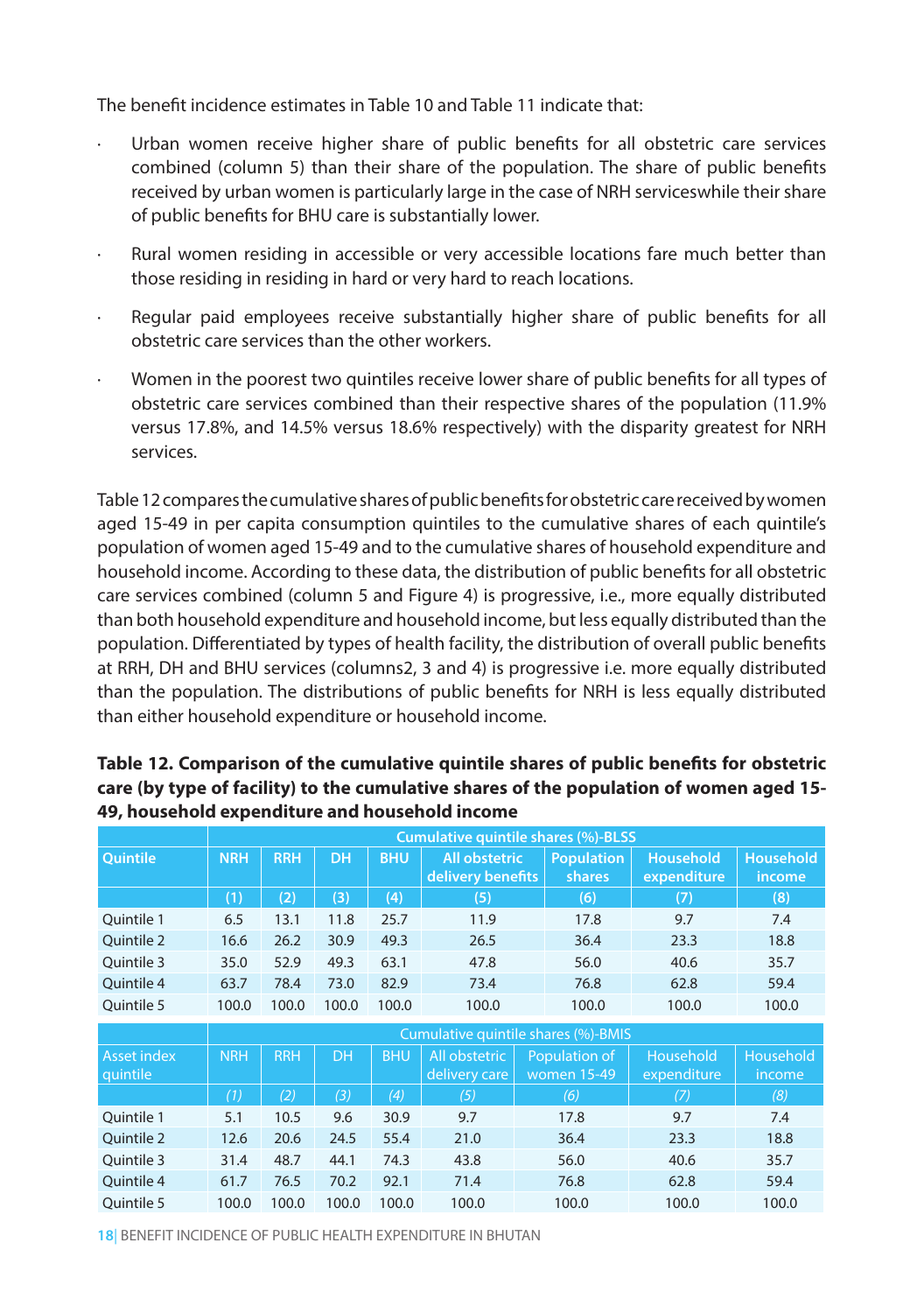

**Figure 4. Cumulative distribution of benefits for facility-based obstetric care compared** 

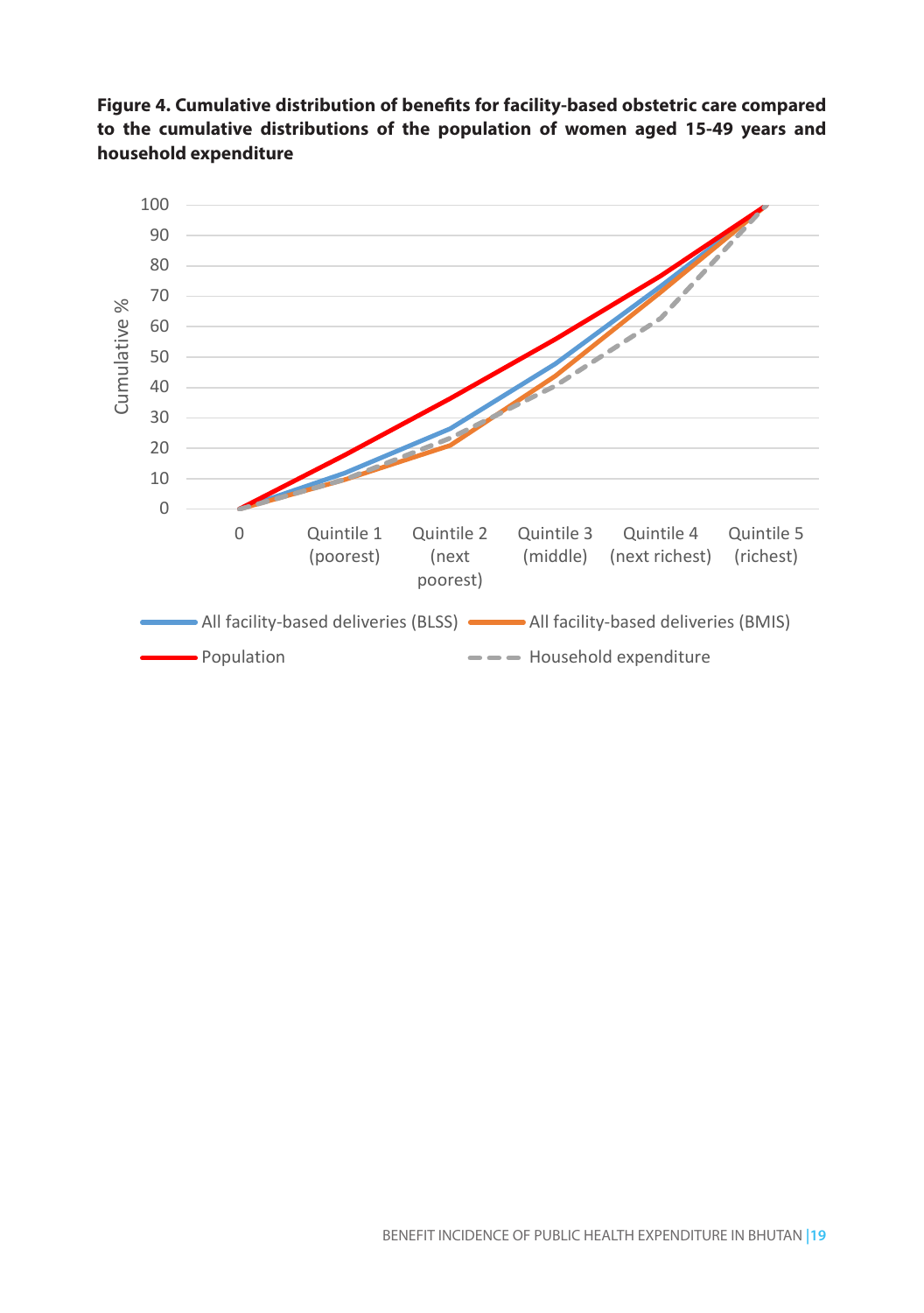### **4. Total benefit incidence**

Table 13 reports estimates of benefit-incidence by type of facility for all types of care combined, i.e., outpatient care, inpatient care, and obstetric delivery care. The estimates were obtained by summing across the estimates of public benefits for outpatient, inpatient and obstetric care services. The aggregate benefit-incidence estimates in Table 13 indicate that:

- Females receive a substantially higher share of total public benefits (column 5) than their share of the population (63.8%, compared to their population share of 50.7%) as well as for care obtained at every type of facility.
- Rural residents receive 67.9% of total public benefits (column 5), compared to their population share of 68.9%. However, rural residents receive a substantially lower share of NRH total benefits (53.1%), while receiving higher shares of RRH, DH and BHU benefits (71.5%, 74.2% and 87.4% respectively). The situation favours rural residents of accessible or very accessible locations than those of hard or very hard to access locations.
- Regular paid employees receive a slightly higher share of total public benefits (column 5) than their share of population (27.2% versus 26.3%). However, their share of the total benefits from NRH services is substantially higher (41.0%).
- The population in the poorest quintile receives lower share of total public benefits compared to their share of the population, with even lower share of the NRH services.

|                                 |            |            | Shares of public benefits received by different groups (%) |            |                               |                                           |
|---------------------------------|------------|------------|------------------------------------------------------------|------------|-------------------------------|-------------------------------------------|
| Group                           | <b>NRH</b> | <b>RRH</b> | <b>DH</b>                                                  | <b>BHU</b> | All types of care<br>combined | Corresponding<br>population<br>shares (%) |
|                                 | (1)        | (2)        | (3)                                                        | (4)        | (5)                           | (6)                                       |
| Gender                          |            |            |                                                            |            |                               |                                           |
| Male                            | 34.2       | 36.0       | 34.1                                                       | 49.3       | 36.2                          | 49.3                                      |
| Female                          | 65.8       | 64.0       | 65.9                                                       | 50.7       | 63.8                          | 50.7                                      |
| Urban-rural residence           |            |            |                                                            |            |                               |                                           |
| Urban                           | 46.9       | 28.5       | 25.8                                                       | 12.6       | 32.1                          | 31.1                                      |
| <b>Rural</b>                    | 53.1       | 71.5       | 74.2                                                       | 87.4       | 67.9                          | 68.9                                      |
| Accessible/very accessible      | 42.7       | 54.7       | 58.4                                                       | 50.2       | 51.4                          | 44.9                                      |
| Hard/very hard to access        | 10.5       | 16.8       | 15.9                                                       | 37.2       | 16.6                          | 24.0                                      |
| <b>Employment status</b>        |            |            |                                                            |            |                               |                                           |
| Regular paid employees          | 41.0       | 25.5       | 19.6                                                       | 16.5       | 27.2                          | 26.3                                      |
| Other workers                   | 59.0       | 74.5       | 80.4                                                       | 83.5       | 72.8                          | 73.7                                      |
| Per capita expenditure quintile |            |            |                                                            |            |                               |                                           |
| Quintile 1                      | 5.2        | 10.7       | 11.1                                                       | 29.2       | 10.9                          | 20.0                                      |
| Ouintile 2                      | 8.5        | 12.7       | 19.1                                                       | 29.0       | 14.7                          | 20.0                                      |
| Ouintile 3                      | 16.9       | 26.8       | 19.7                                                       | 22.7       | 21.3                          | 20.0                                      |
| Quintile 4                      | 26.0       | 21.7       | 23.0                                                       | 23.9       | 23.7                          | 20.0                                      |
| Ouintile 5                      | 43.3       | 28.0       | 27.1                                                       | $-4.8$     | 29.4                          | 20.0                                      |

**Table 13. Benefit incidence for all types of care combined by source of care**

*Source: 2012 BLSS (see text)*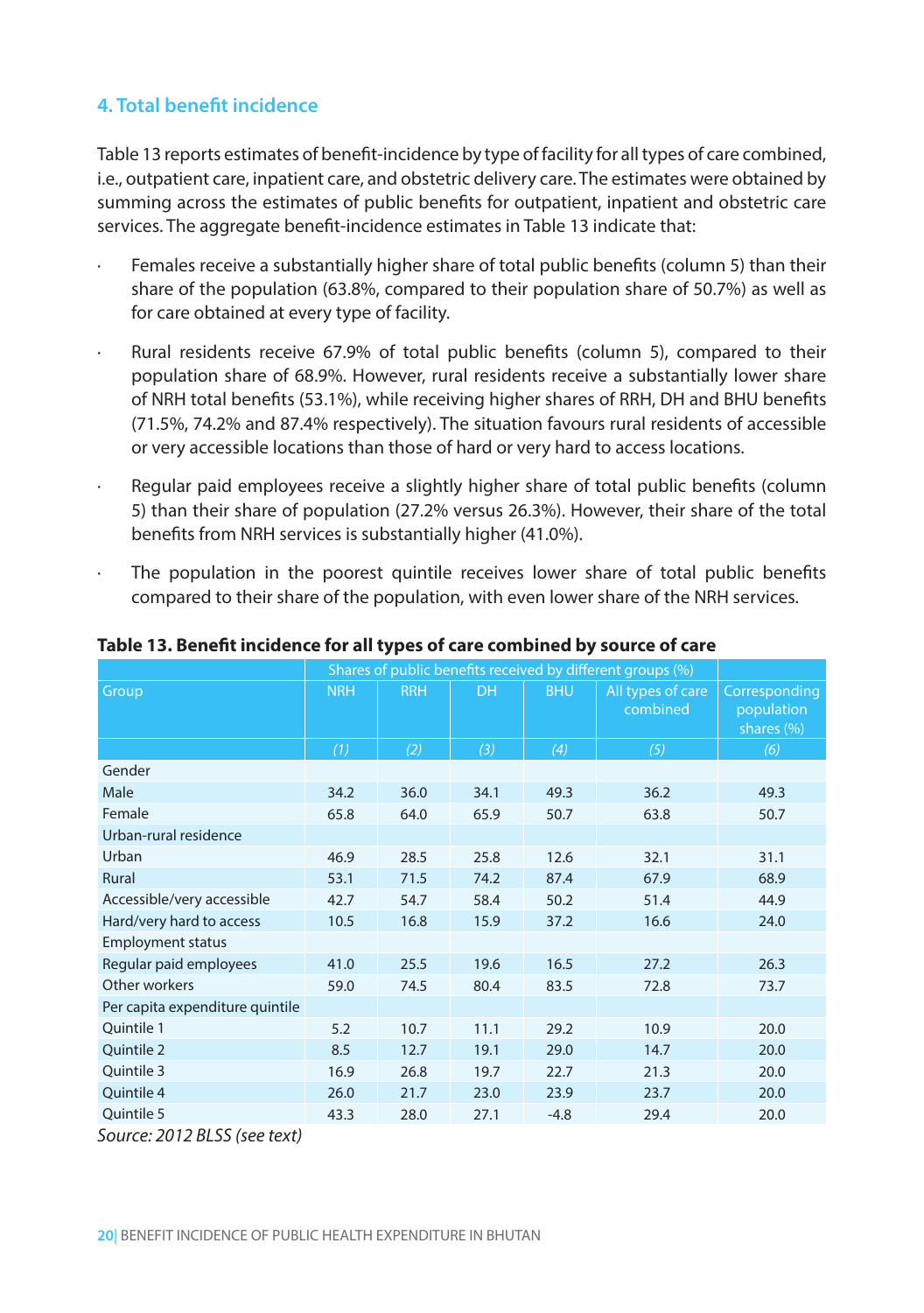Table 14 compares the cumulative shares of public benefits from all types of services by per capita consumption quintile to the cumulative shares of each quintile's population, household expenditure and household income. According to these data, the distribution of public benefits for all services from all facilities is progressive (i.e., more equally distributed than both household expenditure and household income, but less equally distributed than the population). Differentiated by types of health facility, the distribution of overall public benefits at RRH, DH and BHU services (columns2, 3 and 4) is progressive i.e. more equally distributed than the population. The distributions of public benefits for NRH is less equally distributed than either household expenditure or household income.

| Table 14. Cumulative quintile shares of public benefits for all types of services by type |
|-------------------------------------------------------------------------------------------|
| of facility compared to the cumulative shares of the population, household expenditure    |
| and household income (BLSS data)                                                          |

|                 |            | Cumulative quintile shares (%) |           |            |              |            |             |           |  |  |  |  |
|-----------------|------------|--------------------------------|-----------|------------|--------------|------------|-------------|-----------|--|--|--|--|
| <b>Ouintile</b> | <b>NRH</b> | <b>RRH</b>                     | <b>DH</b> | <b>BHU</b> | All services | Population | Household   | Household |  |  |  |  |
|                 |            |                                |           |            | combined     |            | expenditure | income    |  |  |  |  |
|                 | (1)        | (2)                            | (3)       | (4)        | (5)          | (6)        | (7)         | (8)       |  |  |  |  |
| Ouintile 1      | 5.2        | 10.7                           | 11.1      | 29.2       | 10.9         | 20.0       | 9.7         | 7.4       |  |  |  |  |
| Quintile 2      | 13.7       | 23.5                           | 30.2      | 58.2       | 25.6         | 40.0       | 23.3        | 18.8      |  |  |  |  |
| Ouintile 3      | 30.7       | 50.3                           | 49.9      | 80.9       | 46.9         | 60.0       | 40.6        | 35.7      |  |  |  |  |
| Ouintile 4      | 56.7       | 72.0                           | 72.9      | 104.8      | 70.6         | 80.0       | 62.8        | 59.4      |  |  |  |  |
| Ouintile 5      | 100.0      | 100.0                          | 100.0     | 100.0      | 100.0        | 100.0      | 100.0       | 100.0     |  |  |  |  |

### **Figure 5. Cumulative distribution of benefits for all types of services combined compared to the cumulative distributions of the population and household expenditure**

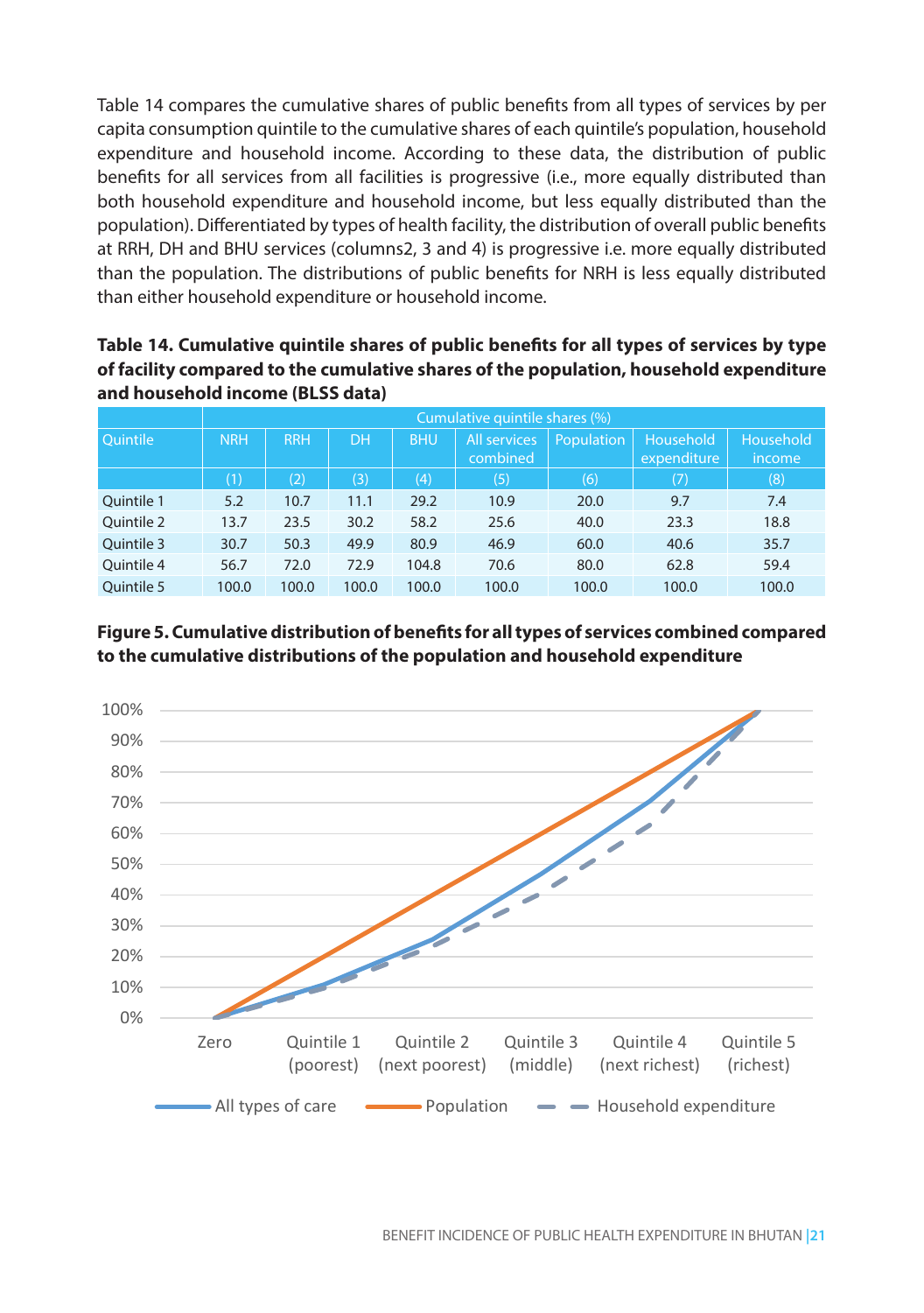Table 15 reports estimates of benefit incidence for the following aggregate categories: hospital outpatient care, hospital inpatient care, non-hospital care, and for all types of care combined. The two hospital care categories are combined estimates for all NRH, RRH and DH services (i.e., outpatient, inpatient and obstetric delivery care), while the non-hospital care category include estimates for all BHU services. The aggregate benefit incidence estimates in Table 15 indicate that:

- · Females receive higher shares of the benefits from both hospital outpatient and hospital inpatient care than their share of the population (63.4% and 66.4% respectively versus 50.7%), while receiving exactly the same share of benefits from non-hospital care as their share of the population (50.7%).
- · Rural residents receive a lower share of the benefits from hospital outpatient services than their share of the population (61.8% versus 68.9%), a share of the benefits from hospital inpatient care about equal to their share of the population (68.2%), and a substantially higher share of the benefits of non-hospital services (87.4%).
- · Rural residents of accessible or very accessible locations receive similar shares of the benefits of all three aggregate services categories in Table 17 (49.7%, 52.6% and 50.2% respectively), all of which are higher than their share of the population (44.9%). In contrast, rural residents of hard or very hard to reach locations receive substantially lower shares of the benefits of hospital outpatient and hospital inpatient services than their share of the population (12.1% and 15.7% respectively versus 24.0%), while receiving a substantially larger share of the benefits of non-hospital services (37.2%).
- · Regular wage employees receive shares of the benefits of both hospital services categories in Table 16 (29.7% outpatient and 27.9% inpatient) that are similar to their share of the employed population aged 15+ (26.3%), while receiving a substantially lower share of the benefits of non-hospital services (16.5%).
- The poorest quintile receives substantially lower shares of the benefits of both hospital services categories (6.5% outpatient and 10.4% inpatient) than their share of the population (20%), while receiving a higher share of the benefits of non-hospital services (29.2%). In contrast, the richest quintile receives substantially higher shares of the benefits of both hospital services categories (39.0% outpatient and 29.4% inpatient), while it pays 4.8% more in OOP than the cost of the non-hospital services it receives (i.e., the population of the richest quintile effectively subsidizes other patients receiving these services).

|                       |                                       | Shares of public benefits received by different groups (%) |                          |                                  |                                           |  |  |  |  |  |
|-----------------------|---------------------------------------|------------------------------------------------------------|--------------------------|----------------------------------|-------------------------------------------|--|--|--|--|--|
| Group                 | <b>Hospital</b><br>outpatient<br>care | <b>Hospital</b><br>inpatient<br>care                       | <b>BHUS and</b><br>below | All types<br>of care<br>combined | Corresponding<br>population<br>shares (%) |  |  |  |  |  |
|                       | (1)                                   | (2)                                                        | (3)                      | (4)                              | (5)                                       |  |  |  |  |  |
| Gender                |                                       |                                                            |                          |                                  |                                           |  |  |  |  |  |
| Male                  | 36.6                                  | 33.6                                                       | 49.3                     | 36.2                             | 49.3                                      |  |  |  |  |  |
| Female                | 63.4                                  | 66.4                                                       | 50.7                     | 63.8                             | 50.7                                      |  |  |  |  |  |
| Urban-rural residence |                                       |                                                            |                          |                                  |                                           |  |  |  |  |  |
| Urban                 | 38.2                                  | 31.8                                                       | 12.6                     | 32.1                             | 31.1                                      |  |  |  |  |  |
| Rural                 | 61.8                                  | 68.2                                                       | 87.4                     | 67.9                             | 68.9                                      |  |  |  |  |  |

#### **Table 15. Benefit incidence for all sources of care combined by type of care**

**22**| BENEFIT INCIDENCE OF PUBLIC HEALTH EXPENDITURE IN BHUTAN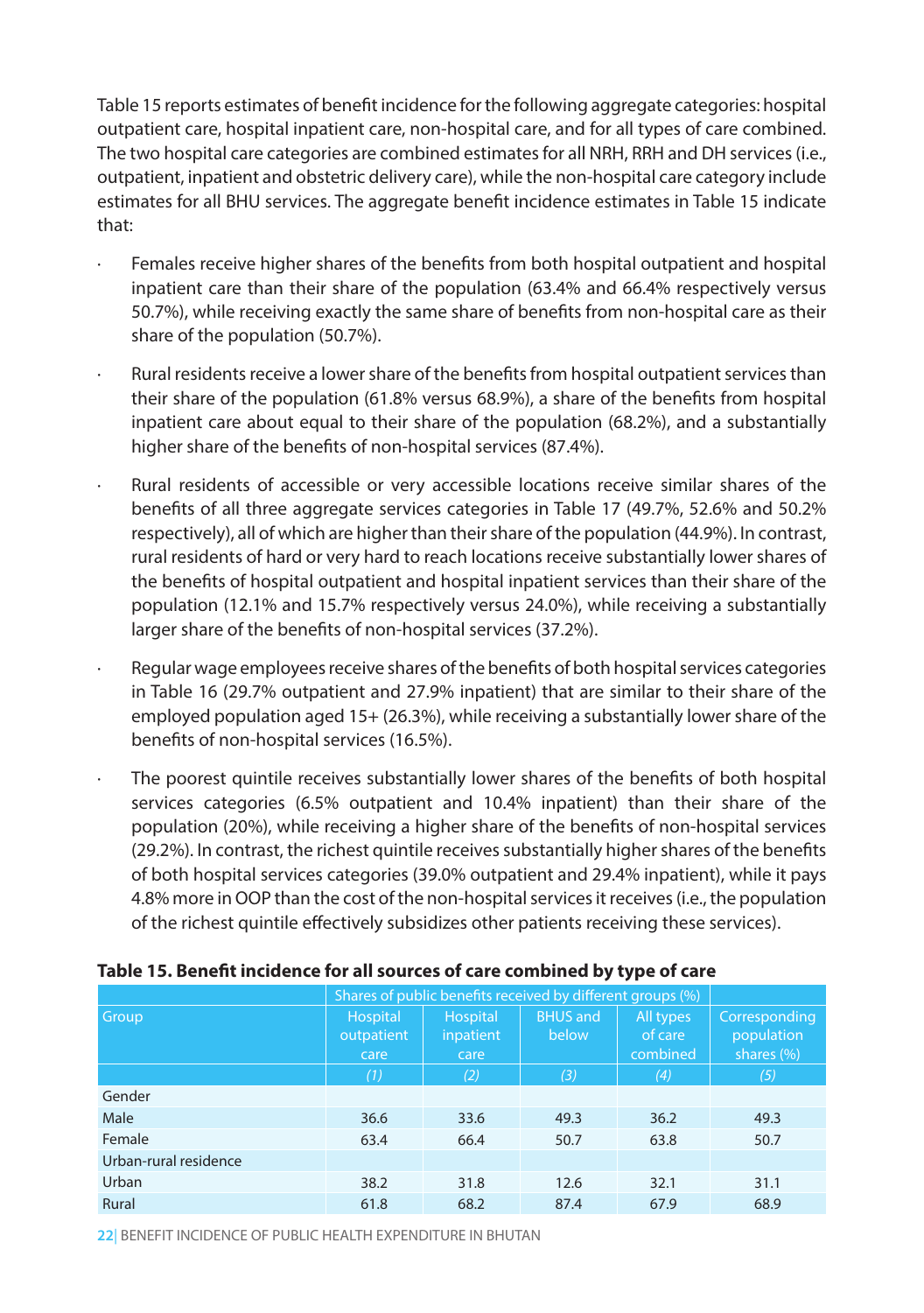|                                 | Shares of public benefits received by different groups (%) |                               |                          |                                  |                                              |  |  |  |  |  |
|---------------------------------|------------------------------------------------------------|-------------------------------|--------------------------|----------------------------------|----------------------------------------------|--|--|--|--|--|
| Group                           | Hospital<br>outpatient<br>care                             | Hospital<br>inpatient<br>care | <b>BHUS and</b><br>below | All types<br>of care<br>combined | Corresponding<br>population<br>shares $(\%)$ |  |  |  |  |  |
|                                 | (1)                                                        | (2)                           | (3)                      | (4)                              | (5)                                          |  |  |  |  |  |
| Accessible/very accessible      | 49.7                                                       | 52.6                          | 50.2                     | 51.4                             | 44.9                                         |  |  |  |  |  |
| Hard/very hard to access        | 12.1                                                       | 15.7                          | 37.2                     | 16.6                             | 24.0                                         |  |  |  |  |  |
| <b>Employment status</b>        |                                                            |                               |                          |                                  |                                              |  |  |  |  |  |
| Regular paid employees          | 29.7                                                       | 27.9                          | 16.5                     | 27.2                             | 26.3                                         |  |  |  |  |  |
| Other workers                   | 70.3                                                       | 72.1                          | 83.5                     | 72.8                             | 73.7                                         |  |  |  |  |  |
| Per capita expenditure quintile |                                                            |                               |                          |                                  |                                              |  |  |  |  |  |
| Ouintile 1                      | 6.5                                                        | 10.4                          | 29.2                     | 10.9                             | 20.0                                         |  |  |  |  |  |
| <b>Ouintile 2</b>               | 11.4                                                       | 14.2                          | 29.0                     | 14.7                             | 20.0                                         |  |  |  |  |  |
| Ouintile 3                      | 20.0                                                       | 21.9                          | 22.7                     | 21.3                             | 20.0                                         |  |  |  |  |  |
| Ouintile 4                      | 23.1                                                       | 24.0                          | 23.9                     | 23.7                             | 20.0                                         |  |  |  |  |  |
| Ouintile 5                      | 39.0                                                       | 29.4                          | $-4.8$                   | 29.4                             | 20.0                                         |  |  |  |  |  |

*Source: 2012 BLSS* 

*Note: All BHU care (outpatient, inpatient and obstetric delivery care)* 

Table 16 compares the cumulative shares of public benefits for aggregate categories of services by per capita consumption quintile to the cumulative shares of each quintile's population, household expenditure and household income. According to these data (and Figure 6), the distribution of public benefits for hospital inpatient services is progressive, services of BHU and below strongly progressive (i.e., more equally distributed than the population) while the distribution of public benefits for hospital outpatient services (column 1) is less equally distributed than either household expenditure or household income.

### **Table 16. Cumulative quintile shares of public benefits for aggregate categories of services compared to the cumulative shares of the population, household expenditure and household income (BLSS data)**

|                           | Cumulative quintile shares (%) |                 |          |            |               |             |               |  |  |  |
|---------------------------|--------------------------------|-----------------|----------|------------|---------------|-------------|---------------|--|--|--|
| <b>Ouintile</b>           | <b>Hospital</b>                | <b>Hospital</b> | Non-     | All        | Population    | Household   | Household     |  |  |  |
|                           | outpatient                     | inpatient       | hospital | types of I | <b>shares</b> | expenditure | <i>income</i> |  |  |  |
|                           | care                           | care            | care     | care       |               |             |               |  |  |  |
|                           | (1)                            | (2)             | (3)      | (4)        | (5)           | (6)         | (7)           |  |  |  |
| Quintile 1 (poorest)      | 6.5                            | 10.4            | 29.2     | 10.9       | 20.0          | 9.7         | 7.4           |  |  |  |
| Quintile 2 (next poorest) | 17.9                           | 24.6            | 58.2     | 25.6       | 40.0          | 23.3        | 18.8          |  |  |  |
| Quintile 3 (middle)       | 38.0                           | 46.6            | 80.9     | 46.9       | 60.0          | 40.6        | 35.7          |  |  |  |
| Quintile 4 (next richest) | 61.0                           | 70.6            | 104.8    | 70.6       | 80.0          | 62.8        | 59.4          |  |  |  |
| Quintile 5 (richest)      | 100.0                          | 100.0           | 100.0    | 100.0      | 100.0         | 100.0       | 100.0         |  |  |  |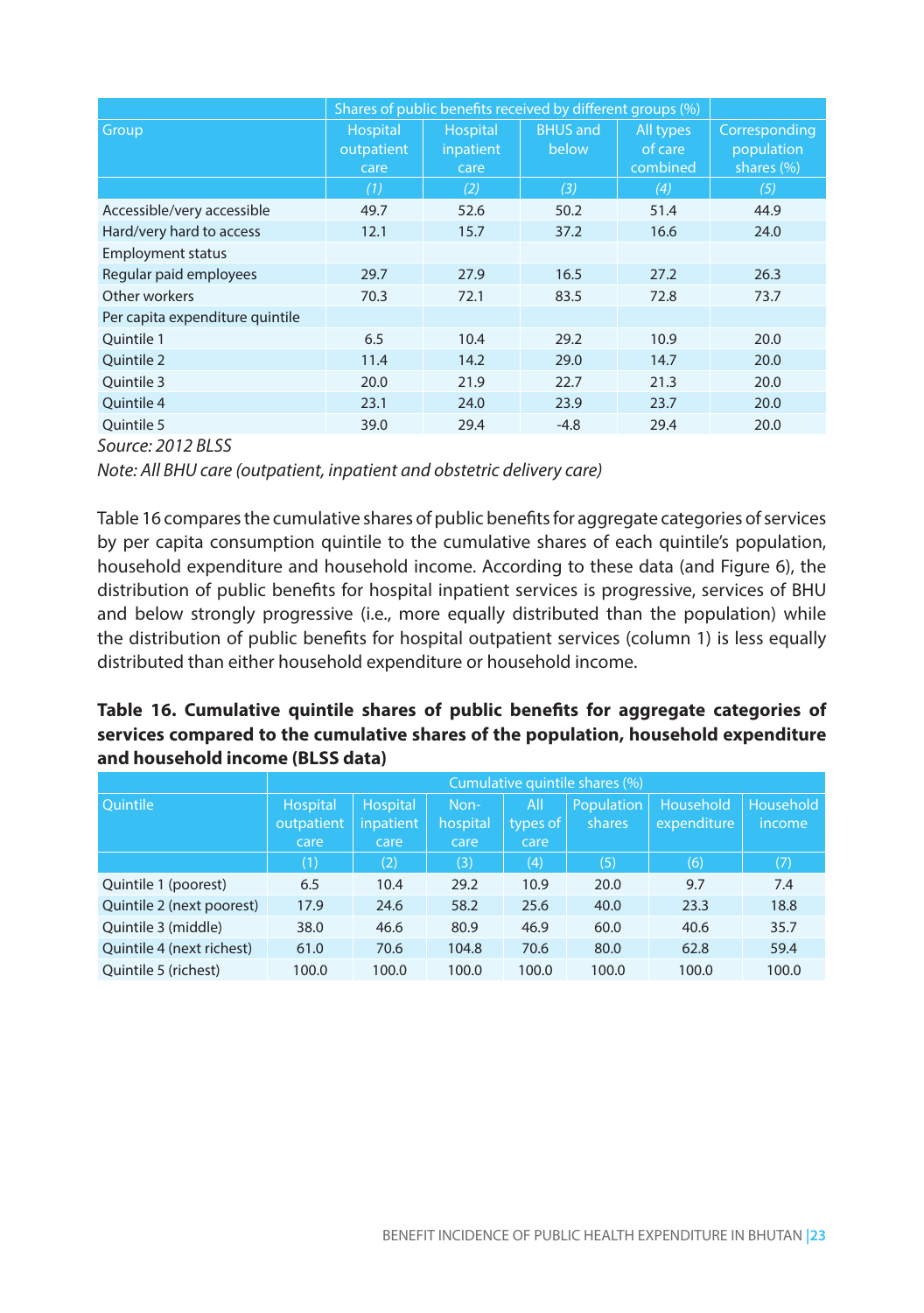**Figure 6. Cumulative quintile shares of public benefits for aggregate categories of services compared to the cumulative shares of the population and household expenditure (BLSS data)**

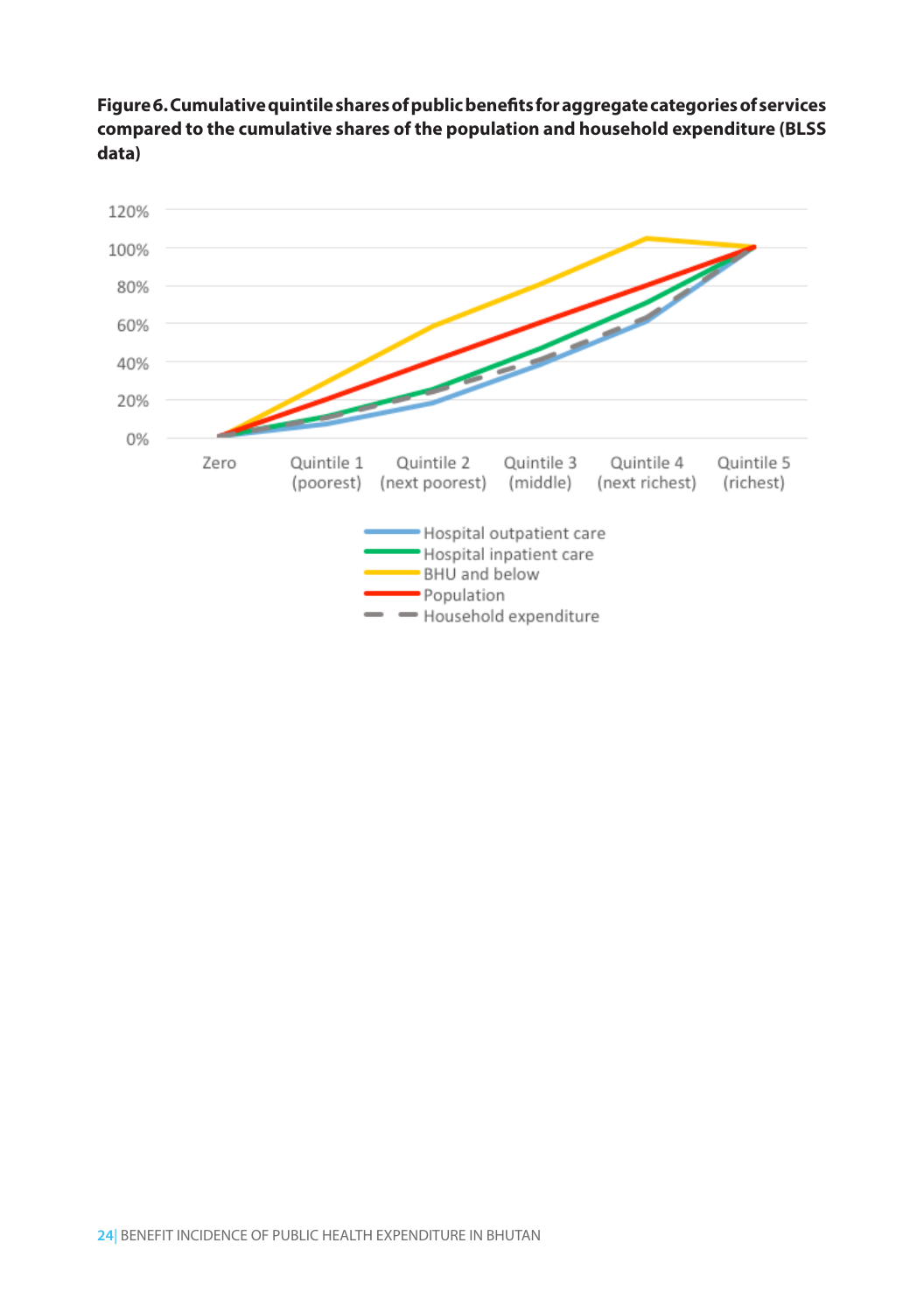## **CONCLUSIONS AND POLICY OPTIONS**

The framework of health system in Bhutan, universal in scope with services provided free of charge at the point of use, has ensured high level of equity and financial protection to the population.

The distributions of public benefits from primary health care units like BHUs for all service components (outpatient, inpatient and obstetric care) are strongly progressive and pro-poor. This validates the success of primary health care approach in Bhutan and justifies continuous investment in peripheral health units to enhance and sustain gains.Similarly, Bhutanese females receive substantially higher shares of public benefits for all types of both outpatient and inpatient curative care than their share of the population.

The distributions of public benefits for all types of outpatient, inpatient, and obstetric delivery care, although with variations in utilization rates, are mildly progressive, i.e., distributed more equally than household income levels but less equally than the respective population. However, it should concern the policy makers that the poor and residents of hard to reach rural areas avail substantially lower shares of benefits for all types of health care than their respective population shares.

More concerning are the findings which reveal the unequal distributions of public benefits for NRH (outpatient, inpatient and obstetric care services) in favour of the urban and richer population. This may be attributed to the location of the NRH in the capital city and host to a fifth of the total Bhutanese population, all major business and government offices and comprising mostly affluent households. The NRH also provides daily walk in outpatient services for the capital city population besides its mandate as the apex referral center.

There are still issues in terms of optimum distribution of the benefits of public investments in health services to the remote and poorer population groups. One recent study based on the 2012 BLSS data concludes that both the decision to seek care at all when ill and the choice of provider, conditional on seeking care, are largely driven by location (i.e., distance to facilities).19 The study also concludes that household income also plays an important role. In fact, the most important constraint to equitable utilization may be distance interacting with household income so that distance is mainly a barrier to poorer households unable to pay the necessary transportation cost (including the imputed value of the patient's and any accompanying caregiver's travel and waiting time). Considering this, more equitable approach would be to redistribute public health expenditure, as much as is possible, away from the referral hospitals and toward the district hospitals and the BHUs. It would be beneficial to revisit the standard set of services (benefit package) to upscale the range of services in the districts and review the referral (gatekeeping) mechanism to streamline the referral mechanism and provide disincentives in view of people bypassing the lower level facilities and neighbouring districts crowding services at the NRH.

District health services needs to be further strengthened. Besides the revisiting the package

<sup>19</sup> K. Damrongplasit and T. Wangdi. 2017. "Healthcare utilization, bypass, and multiple visits: the case of Bhutan." *International Journal of Health Economics and Management*. 17:51-81.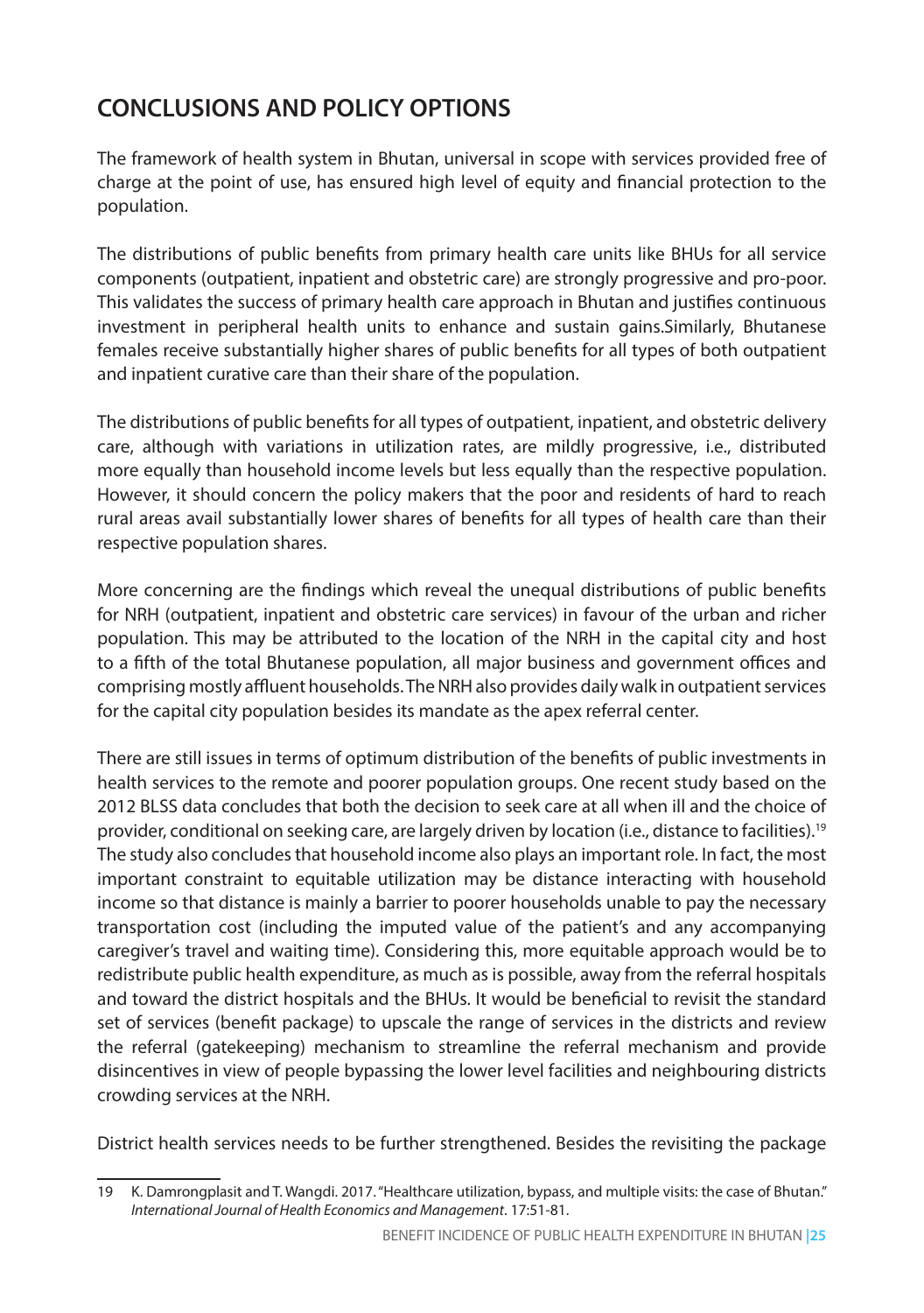(standard) of services, use of ICT in services delivery could accelerate efficiency and access to care. E-health and electronic record systems could contribute significantly to this process.

The study bases its data on surveys conducted in 2010 and 2012. Over the last 6 years since these surveys were conducted, several new initiatives were launched by the Ministry of Health to benefit the remote and poorer population groups. Mobile camps for unreached groups and Post Natal Care (PNC) home visit services were instituted. Expansion of diagnostic facilities at regional and district hospitals were carried out along with helicopter services for patient referral introduced. Besides, the high level of socio-economic activities including the road connectivity and poverty alleviation programs could have contributed significantly to improving access and utilization of health services. It is therefore important to carry out a fresh round of analysis with more recent sets of data to determine trends and newer policy inputs.